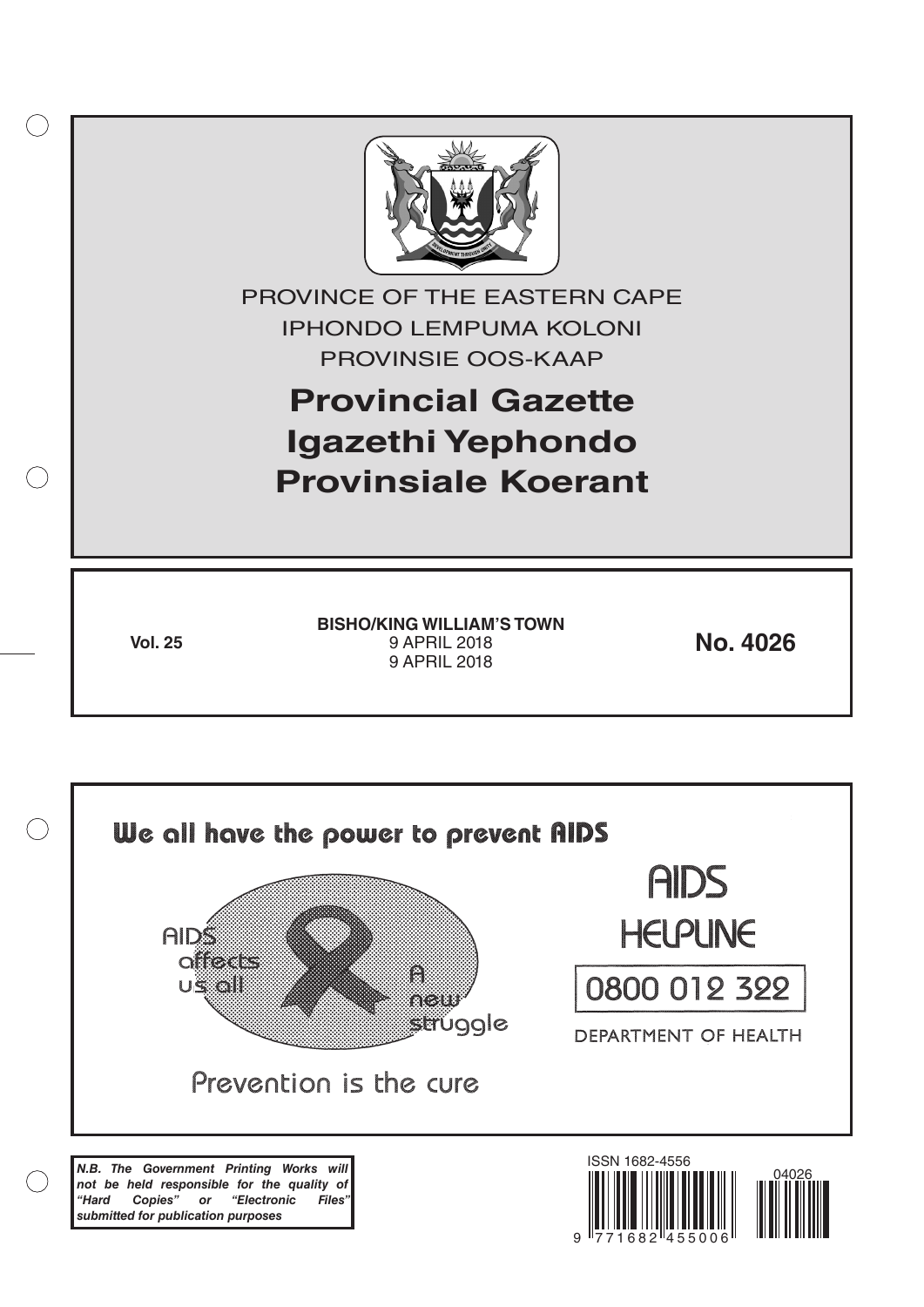# **IMPORTANT NOTICE:**

**The GovernmenT PrinTinG Works Will noT be held resPonsible for any errors ThaT miGhT occur due To The submission of incomPleTe / incorrecT / illeGible coPy.**

**no fuTure queries Will be handled in connecTion WiTh The above.**

### **CONTENTS**

|    |                                                                                                          | Gazette | Page |
|----|----------------------------------------------------------------------------------------------------------|---------|------|
|    |                                                                                                          | No.     | No.  |
|    | <b>PROVINCIAL NOTICES • PROVINSIALE KENNISGEWINGS</b>                                                    |         |      |
| 65 | Department of Coopeerative Governance and Traditional Affairs: Repeal of Local Government Laws Bill,     | 4026    | 11   |
| 66 | Land Use Regulations Act (15/1987): Remainder of Farm No. 1538 and unregistered state land, King         | 4026    | 17   |
| 67 | Land Use Regulations Act (15/1987): Rezoning of remainder of Farm Jan Tzatzoes Location North No. 1924,  | 4026    | 18   |
|    | <b>LOCAL AUTHORITY NOTICES • PLAASLIKE OWERHEIDS KENNISGEWINGS</b>                                       |         |      |
| 58 | Local Government: Municipal Property Rates Act (6/2004): Public notice call for inspection of the Fifth  |         |      |
|    |                                                                                                          | 4026    | 19   |
| 58 | Plaaslike Regering: Munisipale Eiendomsbelasting Wet (6/2004): Publieke kennisgewing vir inspeksie van   |         |      |
|    | die Vyfde Tussentydse Waardasierol en indiening van besware Kennisgewing No: 3420                        | 4026    | 20   |
| 59 | Local Government: Municipal Systems Act (32/2000): Buffalo City Metropolitan Municipality: Parking Meter |         |      |
|    |                                                                                                          | 4026    | 22   |
| 60 | Spatial Planning and Land Use Management Act (16/2013): Erven 4668, East London                          | 4026    | 28   |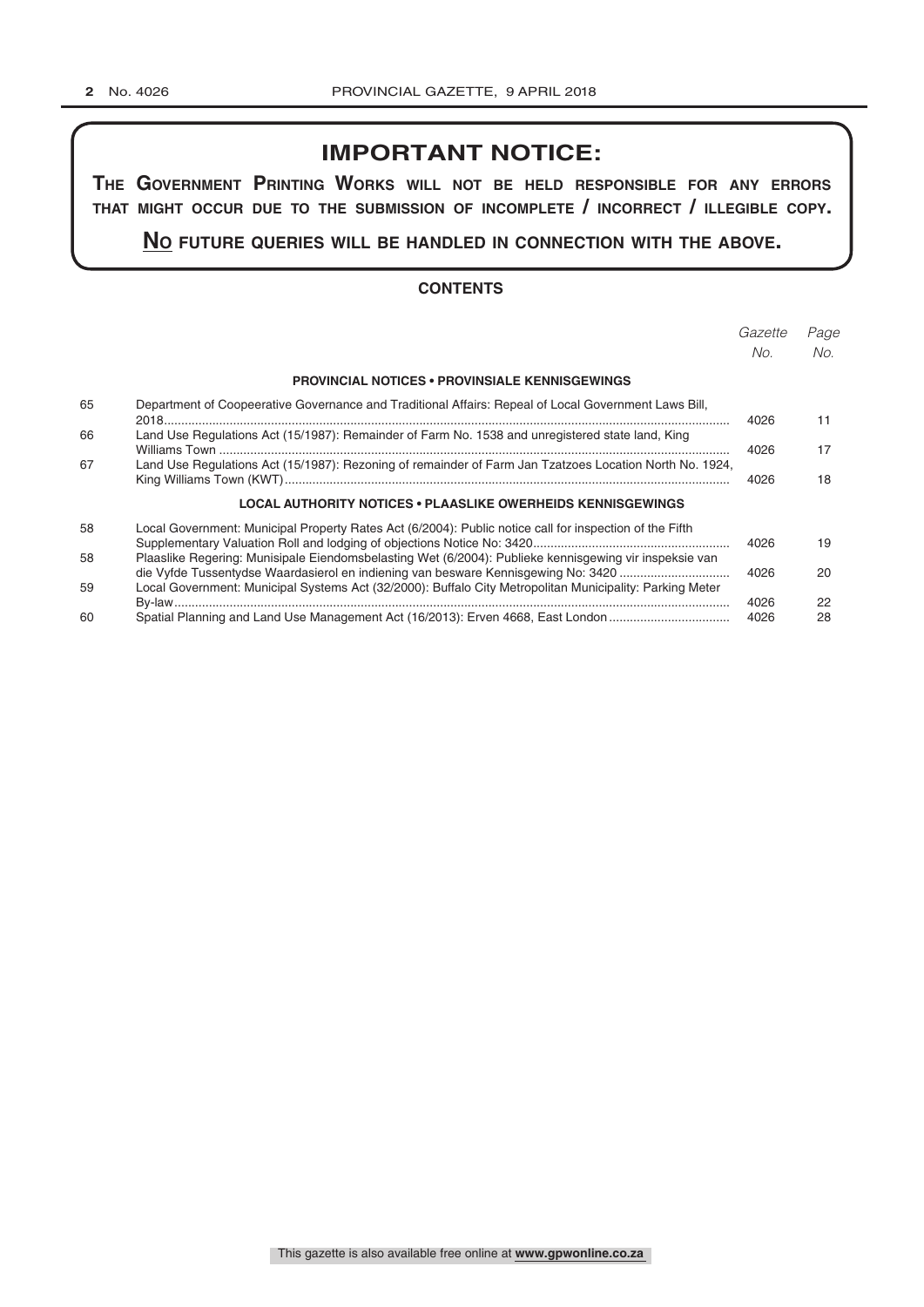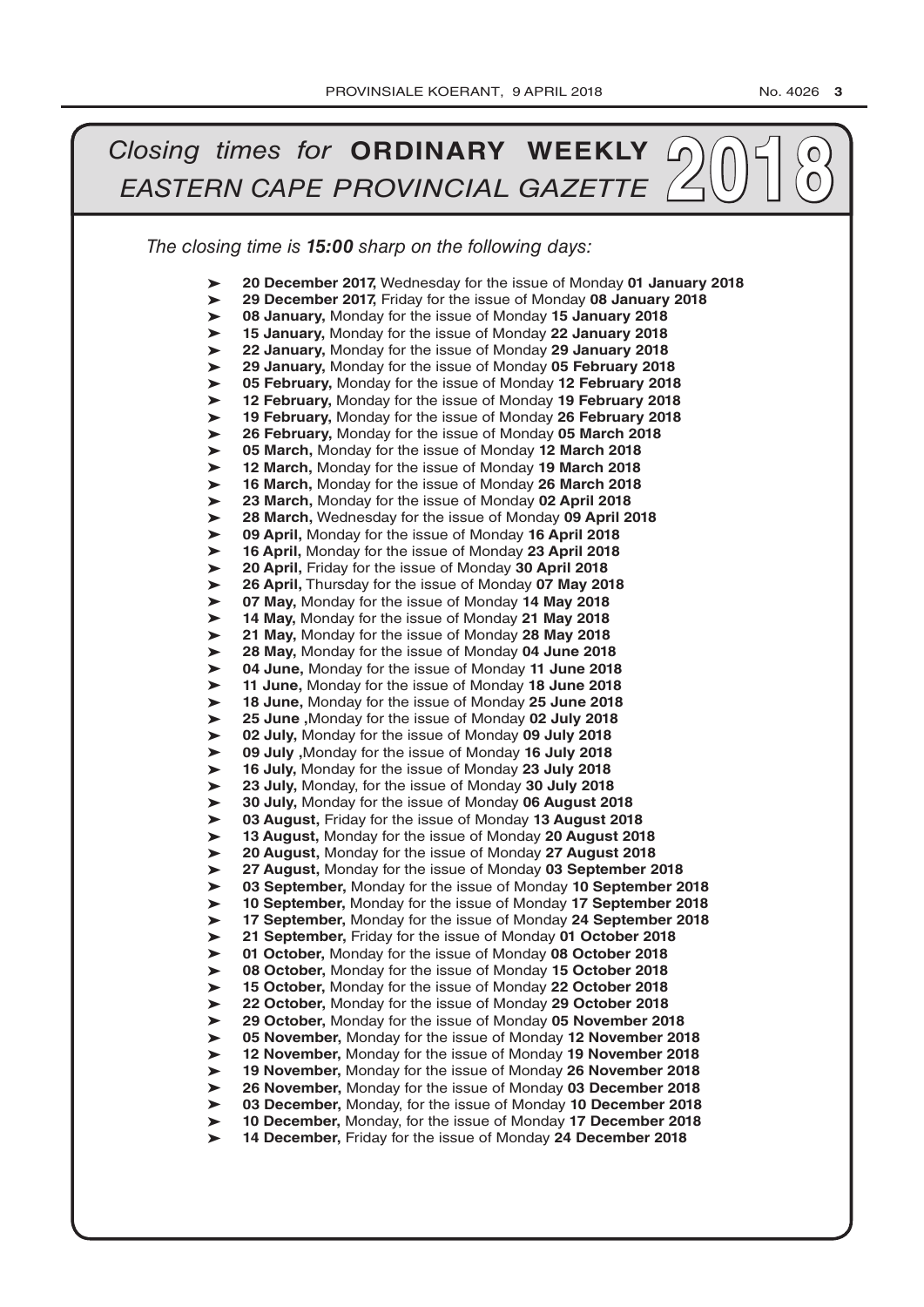# **LIST OF TARIFF RATES** FOR PUBLICATION OF NOTICES

# **COMMENCEMENT: 1 APRIL 2018**

# **NATIONAL AND PROVINCIAL**

Notice sizes for National, Provincial & Tender gazettes 1/4, 2/4, 3/4, 4/4 per page. Notices submitted will be charged at R1008.80 per full page, pro-rated based on the above categories.

| <b>Pricing for National, Provincial - Variable Priced Notices</b> |                          |                      |  |
|-------------------------------------------------------------------|--------------------------|----------------------|--|
| <b>Notice Type</b>                                                | <b>Page Space</b>        | <b>New Price (R)</b> |  |
| Ordinary National, Provincial                                     | 1/4 - Quarter Page       | 252.20               |  |
| Ordinary National, Provincial                                     | 2/4 - Half Page          | 504.40               |  |
| Ordinary National, Provincial                                     | 3/4 - Three Quarter Page | 756.60               |  |
| Ordinary National, Provincial                                     | 4/4 - Full Page          | 1008.80              |  |

# **EXTRA-ORDINARY**

All Extra-ordinary National and Provincial gazette notices are non-standard notices and attract a variable price based on the number of pages submitted.

The pricing structure for National and Provincial notices which are submitted as **Extra ordinary submissions** will be charged at R**3026.32** per page.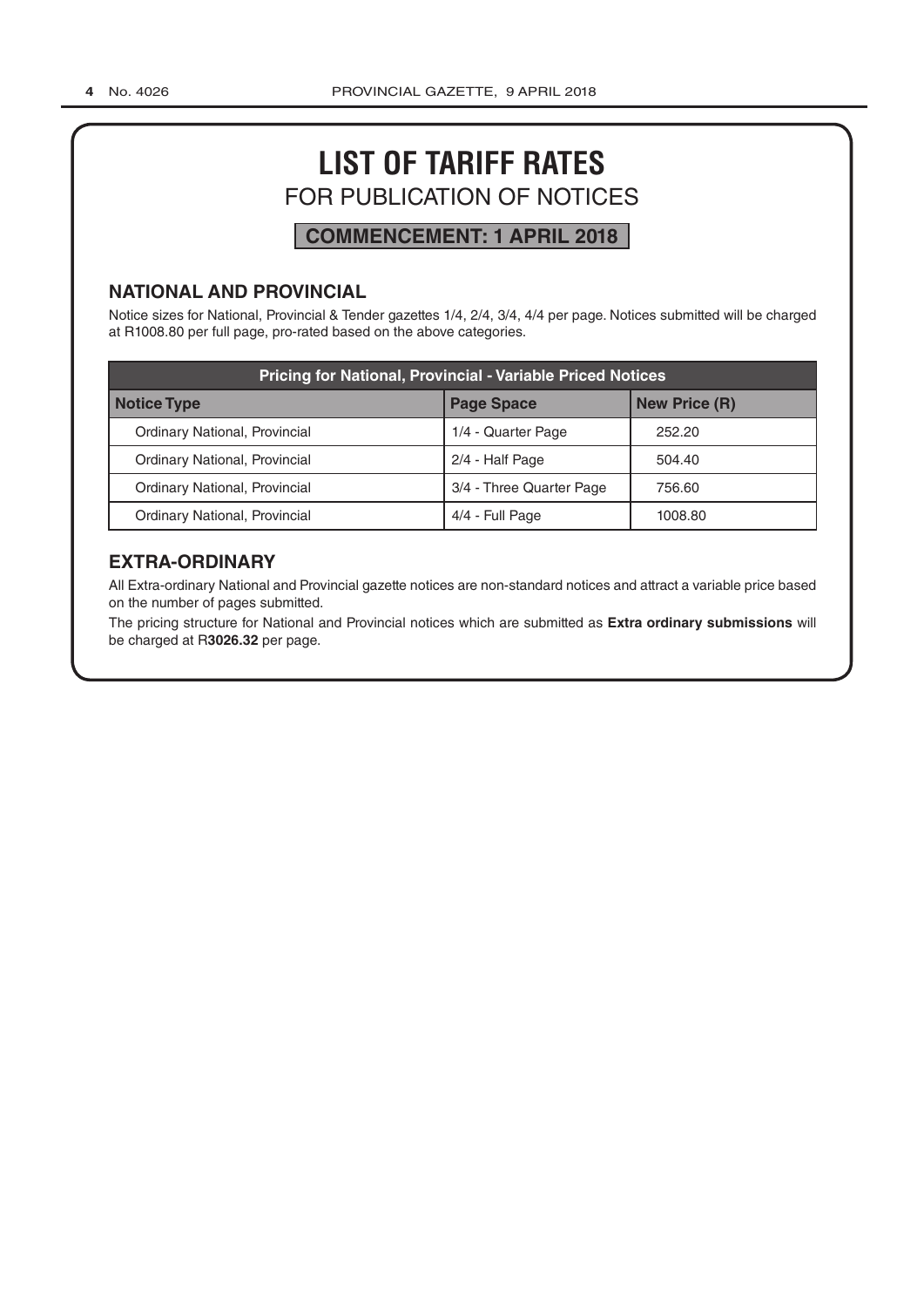The **Government Printing Works** (**GPW**) has established rules for submitting notices in line with its electronic notice processing system, which requires the use of electronic *Adobe* Forms. Please ensure that you adhere to these guidelines when completing and submitting your notice submission.

# **Closing Times for ACCepTAnCe of noTiCes**

- 1. The *Government Gazette* and *Government Tender Bulletin* are weekly publications that are published on Fridays and the closing time for the acceptance of notices is strictly applied according to the scheduled time for each gazette.
- 2. Please refer to the Submission Notice Deadline schedule in the table below. This schedule is also published online on the Government Printing works website www.gpwonline.co.za

All re-submissions will be subject to the standard cut-off times. **All notices received after the closing time will be rejected**.

| <b>Government Gazette Type</b>                   | <b>Publication</b><br><b>Frequency</b> | <b>Publication Date</b>                              | <b>Submission Deadline</b>                              | <b>Cancellations Deadline</b>                   |
|--------------------------------------------------|----------------------------------------|------------------------------------------------------|---------------------------------------------------------|-------------------------------------------------|
| <b>National Gazette</b>                          | Weekly                                 | Friday                                               | Friday 15h00 for next Friday                            | Tuesday, 15h00 - 3 days<br>prior to publication |
| <b>Regulation Gazette</b>                        | Weekly                                 | Friday                                               | Friday 15h00, to be published<br>the following Friday   | Tuesday, 15h00 - 3 days<br>prior to publication |
| <b>Petrol Price Gazette</b>                      | As required                            | First Wednesday of<br>the month                      | One week before publication                             | 3 days prior to<br>publication                  |
| <b>Road Carrier Permits</b>                      | Weekly                                 | Friday                                               | Thursday 15h00, to be<br>published the following Friday | 3 days prior to<br>publication                  |
| Unclaimed Monies (justice,<br>labour or lawyers) | January / As<br>required<br>2 per year | Any                                                  | 15 January / As required                                | 3 days prior to<br>publication                  |
| Parliament (acts, white paper,<br>green paper)   | As required                            | Any                                                  |                                                         | 3 days prior to<br>publication                  |
| <b>Manuals</b>                                   | As required                            | Any                                                  | <b>None</b>                                             | <b>None</b>                                     |
| <b>State of Budget</b><br>(National Treasury)    | Monthly                                | Any                                                  | 7 days prior to publication                             | 3 days prior to<br>publication                  |
| Legal Gazettes A, B and C                        | Weekly                                 | Friday                                               | One week before publication                             | Tuesday, 15h00 - 3 days<br>prior to publication |
| <b>Tender Bulletin</b>                           | Weekly                                 | Friday                                               | Friday 15h00 for next Friday                            | Tuesday, 15h00 - 3 days<br>prior to publication |
| Gauteng                                          | Weekly                                 | Wednesday                                            | Two weeks before publication                            | 3 days after submission<br>deadline             |
| Eastern Cape                                     | Weekly                                 | Monday                                               | One week before publication                             | 3 days prior to<br>publication                  |
| Northern Cape                                    | Weekly                                 | Monday                                               | One week before publication                             | 3 days prior to<br>publication                  |
| <b>North West</b>                                | Weekly                                 | Tuesday                                              | One week before publication                             | 3 days prior to<br>publication                  |
| KwaZulu-Natal                                    | Weekly                                 | Thursday                                             | One week before publication                             | 3 days prior to<br>publication                  |
| Limpopo                                          | Weekly                                 | Friday                                               | One week before publication                             | 3 days prior to<br>publication                  |
| Mpumalanga                                       | Weekly                                 | Friday                                               | One week before publication                             | 3 days prior to<br>publication                  |
| <b>Gauteng Liquor License</b><br>Gazette         | Monthly                                | Wednesday before<br>the First Friday of the<br>month | Two weeks before publication                            | 3 days after submission<br>deadline             |
| Northern Cape Liquor License<br>Gazette          | Monthly                                | First Friday of the<br>month                         | Two weeks before publication                            | 3 days after submission<br>deadline             |
| National Liquor License Gazette                  | Monthly                                | First Friday of the<br>month                         | Two weeks before publication                            | 3 days after submission<br>deadline             |
| Mpumalanga Liquor License<br>Gazette             | 2 per month                            | Second & Fourth<br>Friday                            | One week before                                         | 3 days prior to<br>publication                  |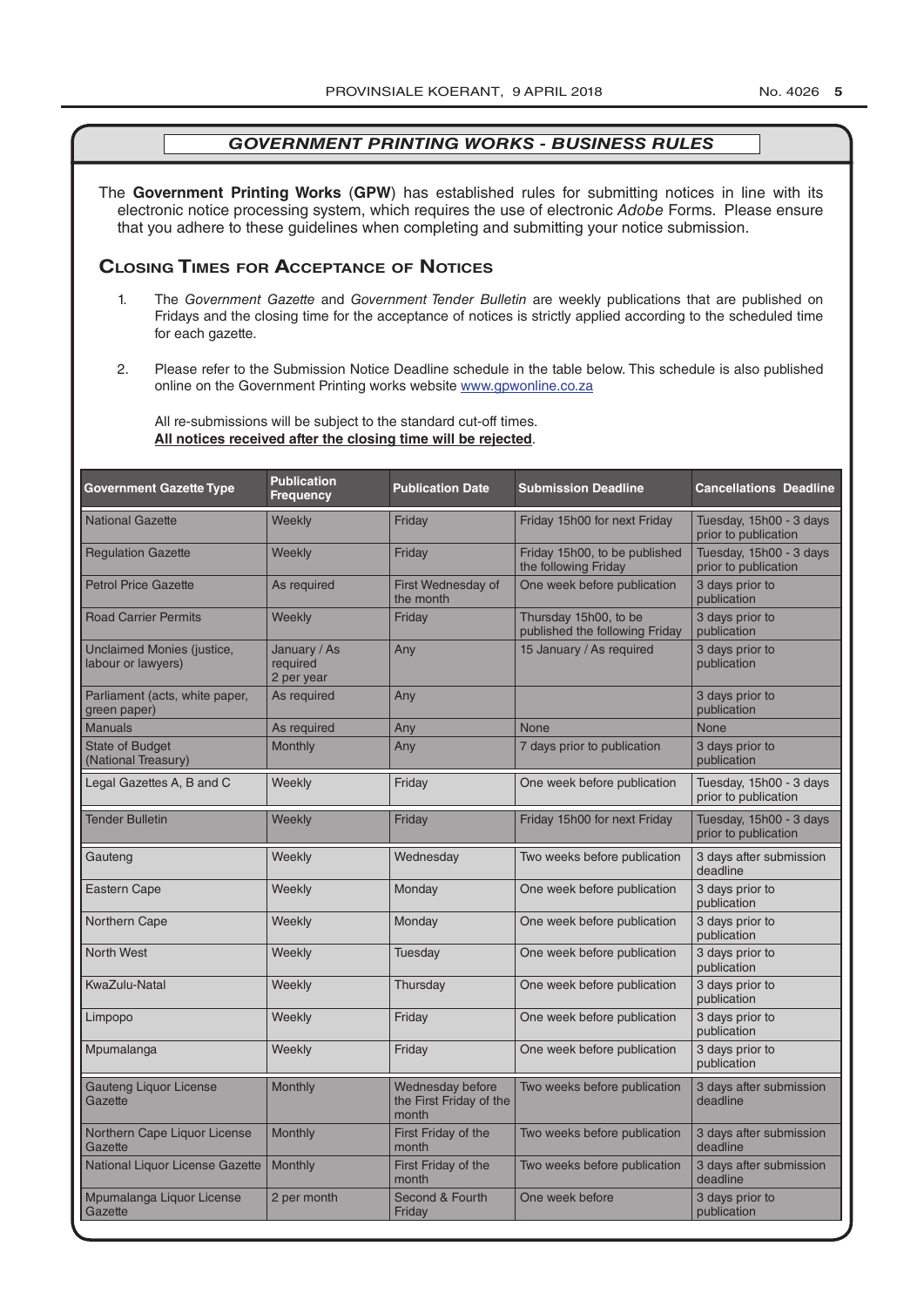# **exTrAordinAry gAzeTTes**

3. *Extraordinary Gazettes* can have only one publication date. If multiple publications of an *Extraordinary Gazette* are required, a separate Z95/Z95Prov *Adobe* Forms for each publication date must be submitted.

# **NOTICE SUBMISSION PROCESS**

- 4. Download the latest *Adobe* form, for the relevant notice to be placed, from the **Government Printing Works** website www.gpwonline.co.za.
- 5. The *Adobe* form needs to be completed electronically using *Adobe Acrobat* / *Acrobat Reader*. Only electronically completed *Adobe* forms will be accepted. No printed, handwritten and/or scanned *Adobe* forms will be accepted.
- 6. The completed electronic *Adobe* form has to be submitted via email to submit.egazette@gpw.gov.za. The form needs to be submitted in its original electronic *Adobe* format to enable the system to extract the completed information from the form for placement in the publication.
- 7. Every notice submitted **must** be accompanied by an official **GPW** quotation. This must be obtained from the *eGazette* Contact Centre.
- 8. Each notice submission should be sent as a single email. The email **must** contain **all documentation relating to a particular notice submission**.
	- 8.1. Each of the following documents must be attached to the email as a separate attachment:
		- 8.1.1. An electronically completed *Adobe* form, specific to the type of notice that is to be placed.
			- 8.1.1.1. For National *Government Gazette* or *Provincial Gazette* notices, the notices must be accompanied by an electronic Z95 or Z95Prov *Adobe* form
			- 8.1.1.2. The notice content (body copy) **MUST** be a separate attachment.
		- 8.1.2. A copy of the official **Government Printing Works** quotation you received for your notice . *(Please see Quotation section below for further details)*
		- 8.1.3. A valid and legible Proof of Payment / Purchase Order: **Government Printing Works** account customer must include a copy of their Purchase Order*.* **Non**-**Government Printing Works** account customer needs to submit the proof of payment for the notice
		- 8.1.4. Where separate notice content is applicable (Z95, Z95 Prov and TForm 3, it should **also** be attached as a separate attachment. *(Please see the Copy Section below, for the specifications)*.
		- 8.1.5. Any additional notice information if applicable.
- 9. The electronic *Adobe* form will be taken as the primary source for the notice information to be published. Instructions that are on the email body or covering letter that contradicts the notice form content will not be considered. The information submitted on the electronic *Adobe* form will be published as-is.
- 10. To avoid duplicated publication of the same notice and double billing, Please submit your notice **ONLY ONCE.**
- 11. Notices brought to **GPW** by "walk-in" customers on electronic media can only be submitted in *Adobe* electronic form format. All "walk-in" customers with notices that are not on electronic *Adobe* forms will be routed to the Contact Centre where they will be assisted to complete the forms in the required format.
- 12. Should a customer submit a bulk submission of hard copy notices delivered by a messenger on behalf of any organisation e.g. newspaper publisher, the messenger will be referred back to the sender as the submission does not adhere to the submission rules.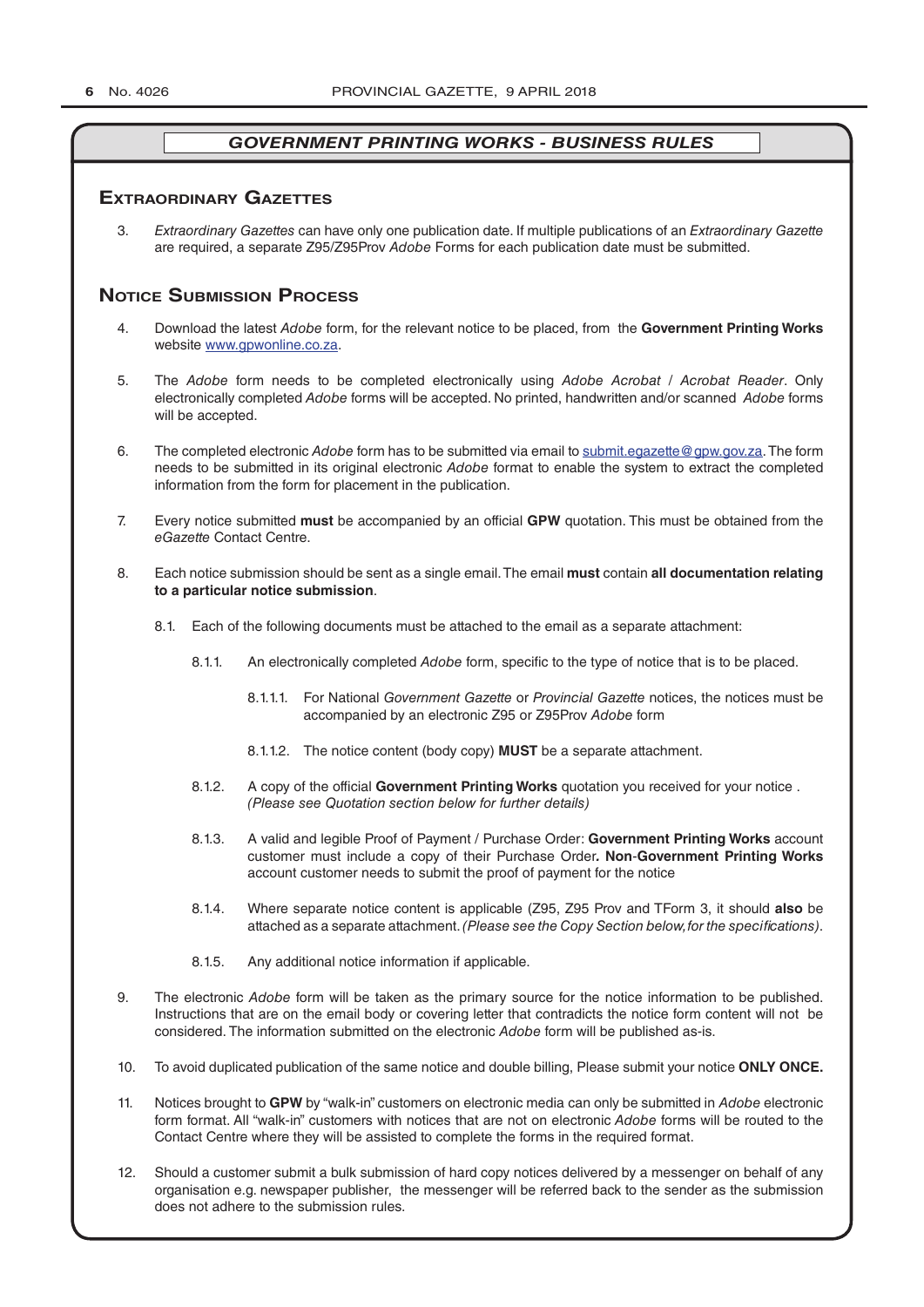### **QuoTATions**

- 13. Quotations are valid until the next tariff change.
	- 13.1. *Take note:* **GPW**'s annual tariff increase takes place on *1 April* therefore any quotations issued, accepted and submitted for publication up to *31 March* will keep the old tariff. For notices to be published from 1 April, a quotation must be obtained from **GPW** with the new tariffs. Where a tariff increase is implemented during the year, **GPW** endeavours to provide customers with 30 days' notice of such changes.
- 14. Each quotation has a unique number.
- 15. Form Content notices must be emailed to the *eGazette* Contact Centre for a quotation.
	- 15.1. The *Adobe* form supplied is uploaded by the Contact Centre Agent and the system automatically calculates the cost of your notice based on the layout/format of the content supplied.
	- 15.2. It is critical that these *Adobe* Forms are completed correctly and adhere to the guidelines as stipulated by **GPW**.

### 16. **APPLICABLE ONLY TO GPW ACCOUNT HOLDERS**:

- 16.1. **GPW** Account Customers must provide a valid **GPW** account number to obtain a quotation.
- 16.2. Accounts for **GPW** account customers **must** be active with sufficient credit to transact with **GPW** to submit notices.
	- 16.2.1. If you are unsure about or need to resolve the status of your account, please contact the **GPW** Finance Department prior to submitting your notices. (If the account status is not resolved prior to submission of your notice, the notice will be failed during the process).

### 17. **APPLICABLE ONLY TO CASH CUSTOMERS:**

- 17.1. Cash customers doing **bulk payments** must use a **single email address** in order to use the **same proof of payment** for submitting multiple notices.
- 18. The responsibility lies with you, the customer, to ensure that the payment made for your notice(s) to be published is sufficient to cover the cost of the notice(s).
- 19. Each quotation will be associated with one proof of payment / purchase order / cash receipt.

#### 19.1. This means that **the quotation number can only be used once to make a payment.**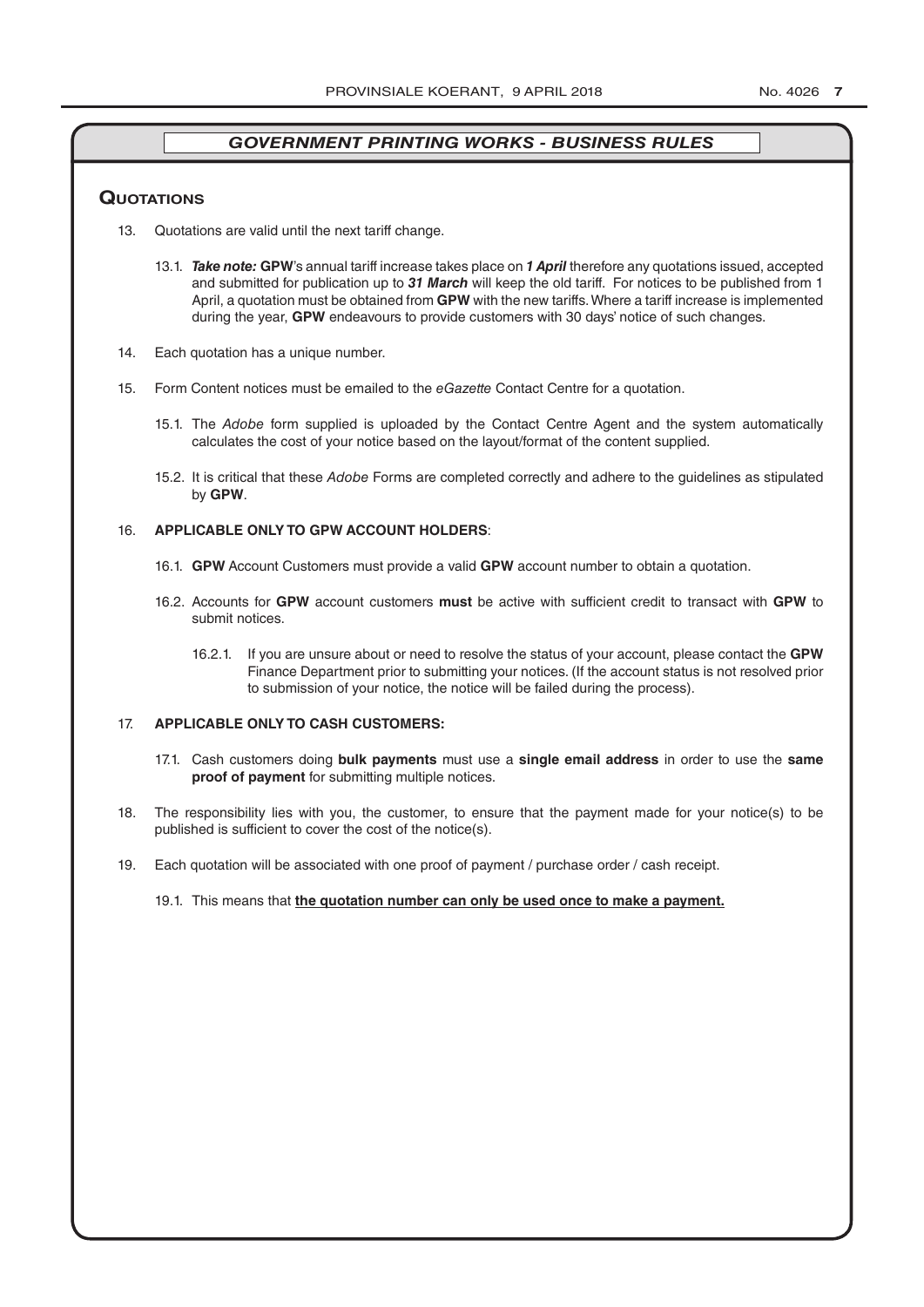# **COPY (SEPARATE NOTICE CONTENT DOCUMENT)**

- 20. Where the copy is part of a separate attachment document for Z95, Z95Prov and TForm03
	- 20.1. Copy of notices must be supplied in a separate document and may not constitute part of any covering letter, purchase order, proof of payment or other attached documents.

The content document should contain only one notice. (You may include the different translations of the same notice in the same document).

20.2. The notice should be set on an A4 page, with margins and fonts set as follows:

Page size  $=$  A4 Portrait with page margins: Top  $=$  40mm, LH/RH  $=$  16mm, Bottom  $=$  40mm; Use font size: Arial or Helvetica 10pt with 11pt line spacing;

Page size  $=$  A4 Landscape with page margins: Top  $=$  16mm, LH/RH  $=$  40mm, Bottom  $=$  16mm; Use font size: Arial or Helvetica 10pt with 11pt line spacing;

# **CAnCellATions**

- 21. Cancellation of notice submissions are accepted by **GPW** according to the deadlines stated in the table above in point 2. Non-compliance to these deadlines will result in your request being failed. Please pay special attention to the different deadlines for each gazette. Please note that any notices cancelled after the cancellation deadline will be published and charged at full cost.
- 22. Requests for cancellation must be sent by the original sender of the notice and must accompanied by the relevant notice reference number (N-) in the email body.

### **AmendmenTs To noTiCes**

23. With effect from 01 October 2015, **GPW** will not longer accept amendments to notices. The cancellation process will need to be followed according to the deadline and a new notice submitted thereafter for the next available publication date.

### **REJECTIONS**

- 24. All notices not meeting the submission rules will be rejected to the customer to be corrected and resubmitted. Assistance will be available through the Contact Centre should help be required when completing the forms. (012-748 6200 or email info.egazette@gpw.gov.za). Reasons for rejections include the following:
	- 24.1. Incorrectly completed forms and notices submitted in the wrong format, will be rejected.
	- 24.2. Any notice submissions not on the correct *Adobe* electronic form, will be rejected.
	- 24.3. Any notice submissions not accompanied by the proof of payment / purchase order will be rejected and the notice will not be processed.
	- 24.4. Any submissions or re-submissions that miss the submission cut-off times will be rejected to the customer. The Notice needs to be re-submitted with a new publication date.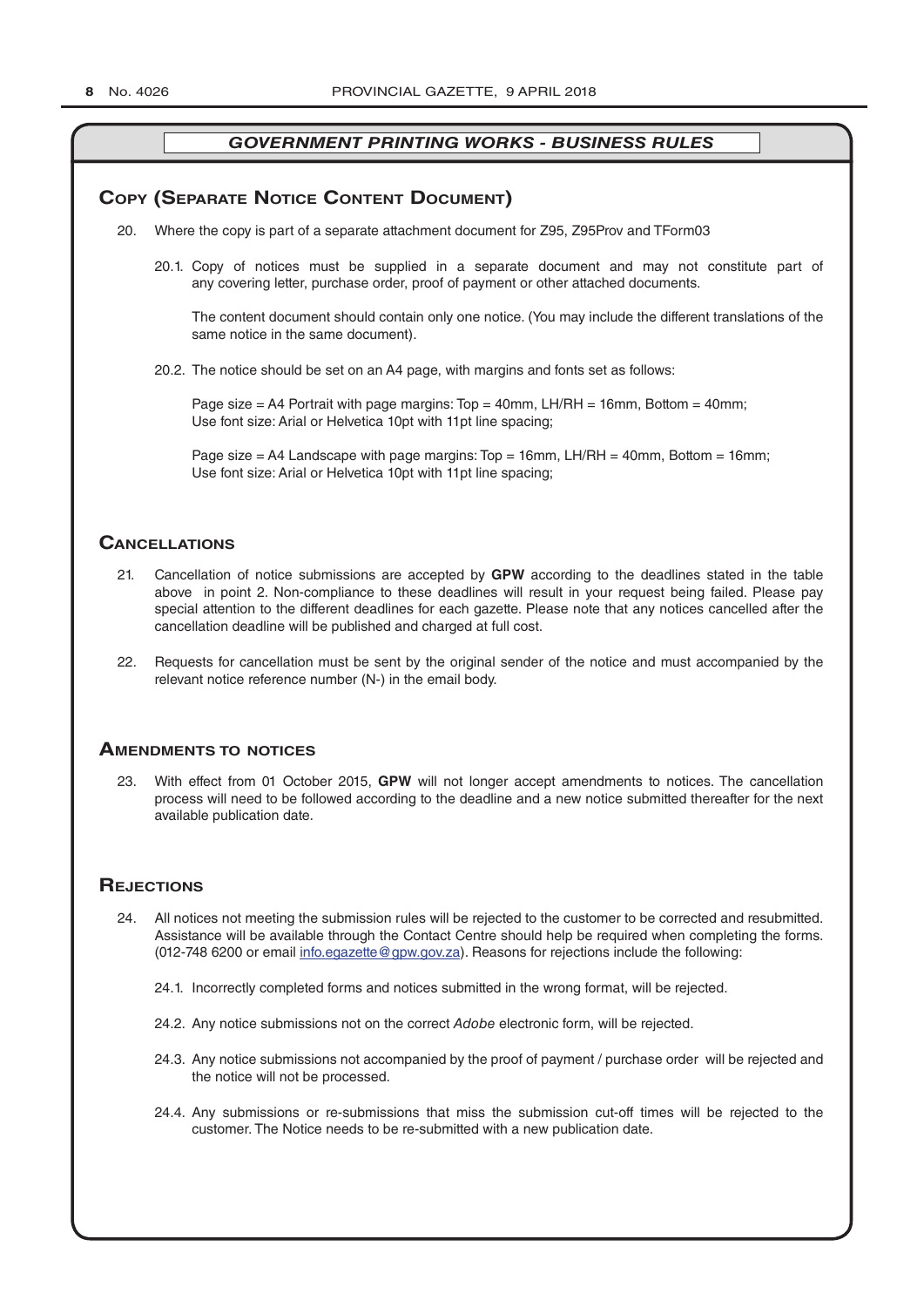### **ApprovAl of noTiCes**

- 25. Any notices other than legal notices are subject to the approval of the Government Printer, who may refuse acceptance or further publication of any notice.
- 26. No amendments will be accepted in respect to separate notice content that was sent with a Z95 or Z95Prov notice submissions. The copy of notice in layout format (previously known as proof-out) is only provided where requested, for Advertiser to see the notice in final Gazette layout. Should they find that the information submitted was incorrect, they should request for a notice cancellation and resubmit the corrected notice, subject to standard submission deadlines. The cancellation is also subject to the stages in the publishing process, i.e. If cancellation is received when production (printing process) has commenced, then the notice cannot be cancelled.

# **governmenT prinTer indemnified AgAinsT liAbiliTy**

- 27. The Government Printer will assume no liability in respect of—
	- 27.1. any delay in the publication of a notice or publication of such notice on any date other than that stipulated by the advertiser;
	- 27.2. erroneous classification of a notice, or the placement of such notice in any section or under any heading other than the section or heading stipulated by the advertiser;
	- 27.3. any editing, revision, omission, typographical errors or errors resulting from faint or indistinct copy.

### **liAbiliTy of AdverTiser**

28. Advertisers will be held liable for any compensation and costs arising from any action which may be instituted against the Government Printer in consequence of the publication of any notice.

### **CusTomer inQuiries**

Many of our customers request immediate feedback/confirmation of notice placement in the gazette from our Contact Centre once they have submitted their notice – While **GPW** deems it one of their highest priorities and responsibilities to provide customers with this requested feedback and the best service at all times, we are only able to do so once we have started processing your notice submission.

**GPW** has a 2-working day turnaround time for processing notices received according to the business rules and deadline submissions.

Please keep this in mind when making inquiries about your notice submission at the Contact Centre.

- 29. Requests for information, quotations and inquiries must be sent to the Contact Centre ONLY.
- 30. Requests for Quotations (RFQs) should be received by the Contact Centre at least **2 working days** before the submission deadline for that specific publication.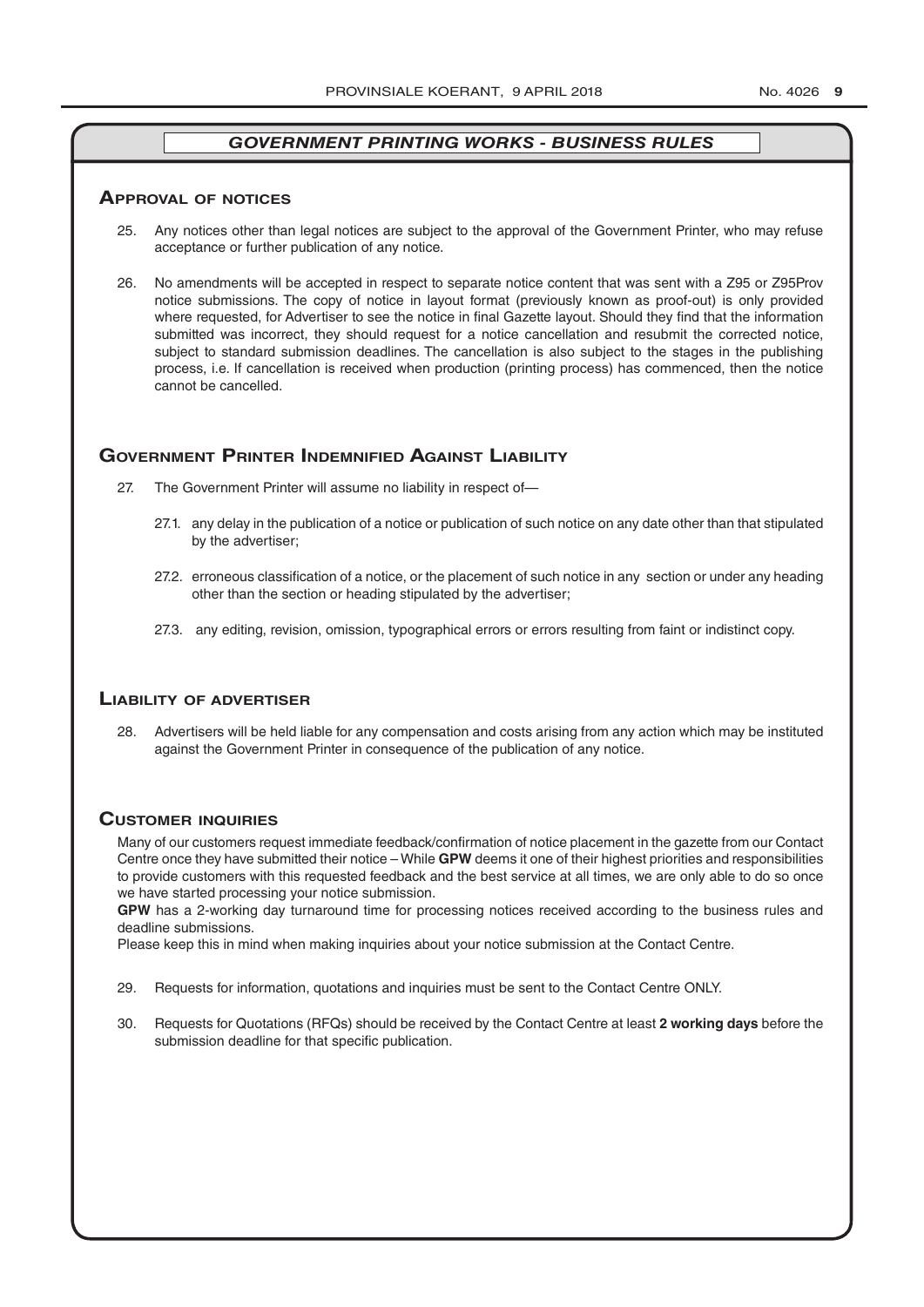### **pAymenT of CosT**

- 31. The Request for Quotation for placement of the notice should be sent to the Gazette Contact Centre as indicated above, prior to submission of notice for advertising.
- 32. Payment should then be made, or Purchase Order prepared based on the received quotation, prior to the submission of the notice for advertising as these documents i.e. proof of payment or Purchase order will be required as part of the notice submission, as indicated earlier.
- 33. Every proof of payment must have a valid **GPW** quotation number as a reference on the proof of payment document.
- 34. Where there is any doubt about the cost of publication of a notice, and in the case of copy, an enquiry, accompanied by the relevant copy, should be addressed to the Gazette Contact Centre, **Government Printing Works**, Private Bag X85, Pretoria, 0001 email: info.egazette@gpw.gov.za before publication.
- 35. Overpayment resulting from miscalculation on the part of the advertiser of the cost of publication of a notice will not be refunded, unless the advertiser furnishes adequate reasons why such miscalculation occurred. In the event of underpayments, the difference will be recovered from the advertiser, and future notice(s) will not be published until such time as the full cost of such publication has been duly paid in cash or electronic funds transfer into the **Government Printing Works** banking account.
- 36. In the event of a notice being cancelled, a refund will be made only if no cost regarding the placing of the notice has been incurred by the **Government Printing Works**.
- 37. The **Government Printing Works** reserves the right to levy an additional charge in cases where notices, the cost of which has been calculated in accordance with the List of Fixed Tariff Rates, are subsequently found to be excessively lengthy or to contain overmuch or complicated tabulation.

### **proof of publiCATion**

- 38. Copies of any of the *Government Gazette* or *Provincial Gazette* can be downloaded from the **Government Printing Works** website www.gpwonline.co.za free of charge, should a proof of publication be required.
- 39. Printed copies may be ordered from the Publications department at the ruling price. The **Government Printing Works** will assume no liability for any failure to post or for any delay in despatching of such *Government Gazette*(s).

### *GOVERNMENT PRINTING WORKS CONTACT INFORMATION*

| <b>Prival Address:</b>           |
|----------------------------------|
| <b>Government Printing Works</b> |
| 149 Bosman Street                |
| Pretoria                         |

**For Gazette and Notice submissions:** Gazette Submissions: **E-mail:** submit.egazette@gpw.gov.za **For queries and quotations, contact:** Gazette Contact Centre: **E-mail:** info.egazette@gpw.gov.za

**Contact person for subscribers:** Mrs M. Toka: **E-mail:** subscriptions@gpw.gov.za

**Physical Address: Postal Address: GPW Banking Details:**

Private Bag X85 **Bank:** ABSA Bosman Street 149 Bosman Street Pretoria **Account No.:** 405 7114 016 Pretoria 0001 **Branch Code:** 632-005

**Tel:** 012-748 6200

**Tel:** 012-748-6066 / 6060 / 6058 **Fax:** 012-323-9574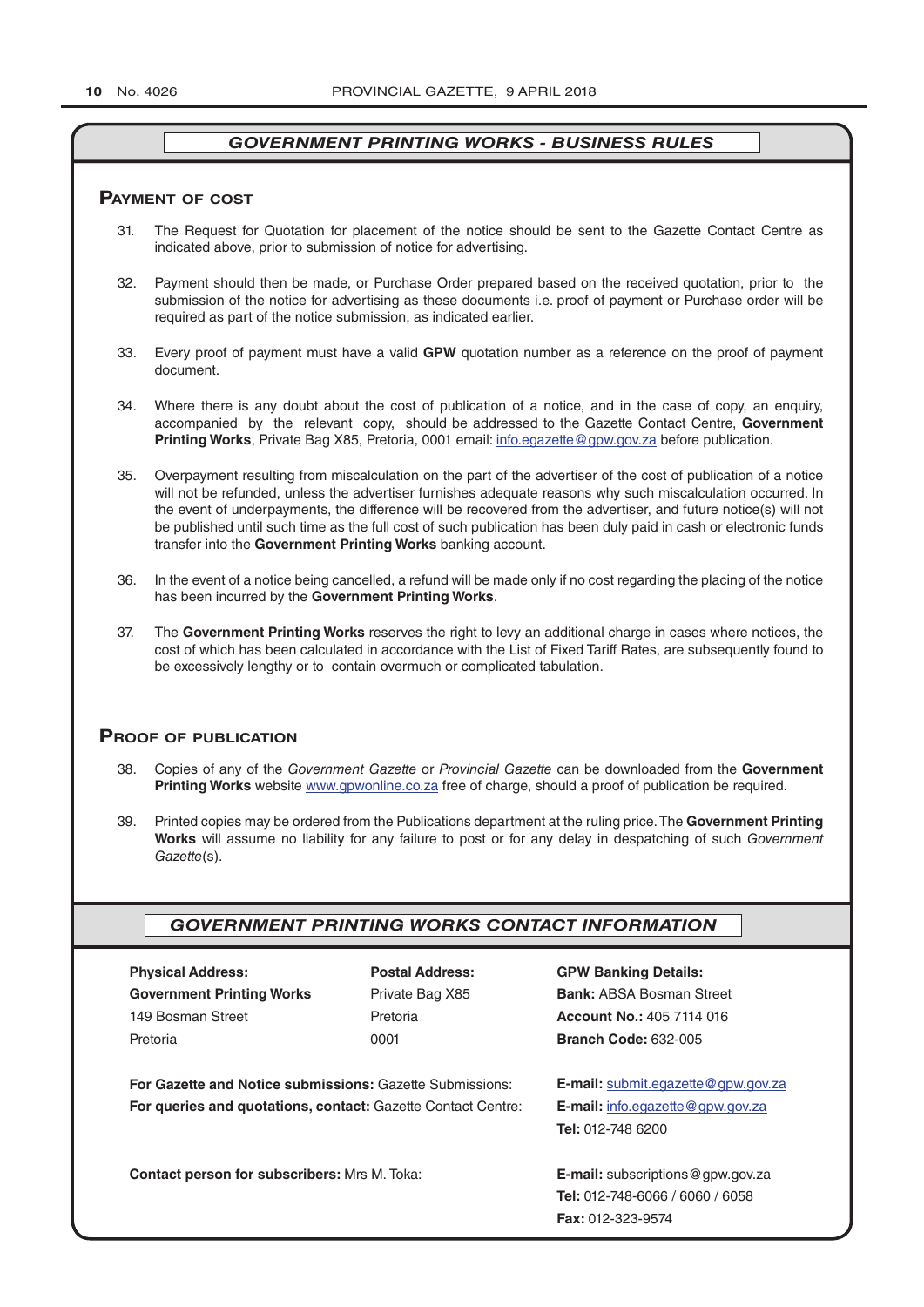# Provincial Notices • Provinsiale Kennisgewings

# **PROVINCIAL NOTICE 65 OF 2018**

# **DEPARTMENT OF COOPERATIVE GOVERNANCE AND TRADITIONAL AFFAIRS**

# **REPEAL OF LOCAL GOVERNMENT LAWS BILL, 2018**

The Member of the Executive Council for Co-operative Governance and Traditional Affairs hereby publishes the Repeal of Local Government Laws Bill, 2018 for public comments to the Schedule as set out in the Bill.

Interested persons and organisations may submit their comments to the abovementioned Bill in writing on or before the 16 April 2018 for the attention of:

The Head of Department Department of Co-operative Governance and Traditional Affairs Room 2124 Tyamzashe Building Phalo Avenue **BHISHO** Or Private Bag x 0035 BHISHO 5605 Or Per fax to 040-6351161 Or

Email: peters.marge@eccogta.gov.za

Kindly provide the name, address, telephone, fax numbers and email address of the person or organisation submitting the comments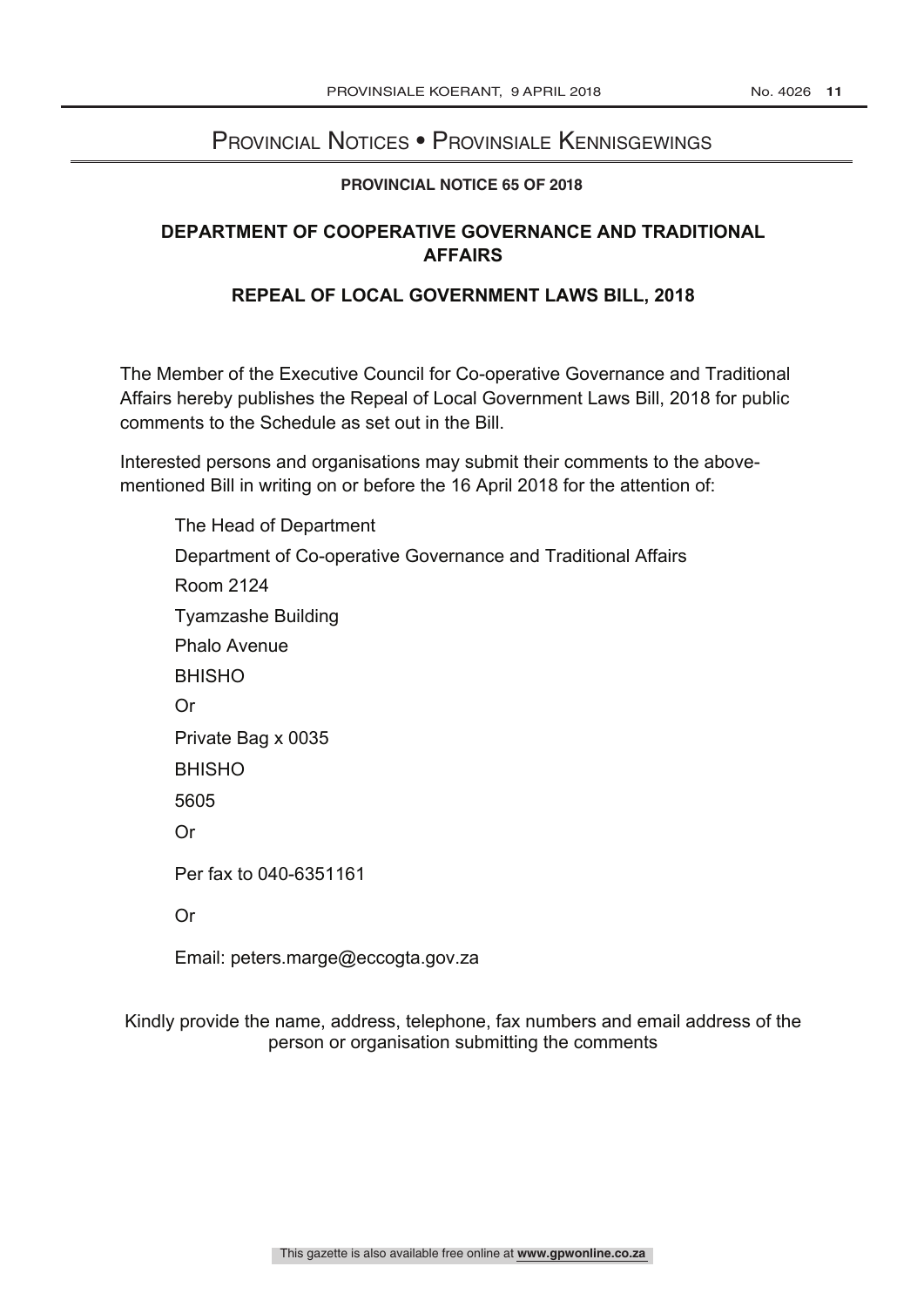# **PROVINCE OF THE EASTERN CAPE**

# **DEPARTMENT OF CO-OPERATIVE GOVERNANCE AND TRADITIONAL AFFAIRS**

# **REPEAL OF LOCAL GOVERNMENT LAWS BILL (EASTERN CAPE), 2018**

**\_\_\_\_\_\_\_\_\_\_\_\_\_\_\_\_\_\_\_ As introduced \_\_\_\_\_\_\_\_\_\_\_\_\_\_\_\_\_\_\_\_**

# **(BY THE MEMBER OF THE EXECUTIVE COUNCIL RESPONSIBLE FOR CO-OPERATIVE GOVERNANCE AND TRADITIONAL AFFAIRS IN THE PROVINCE OF THE EASTERN CAPE)**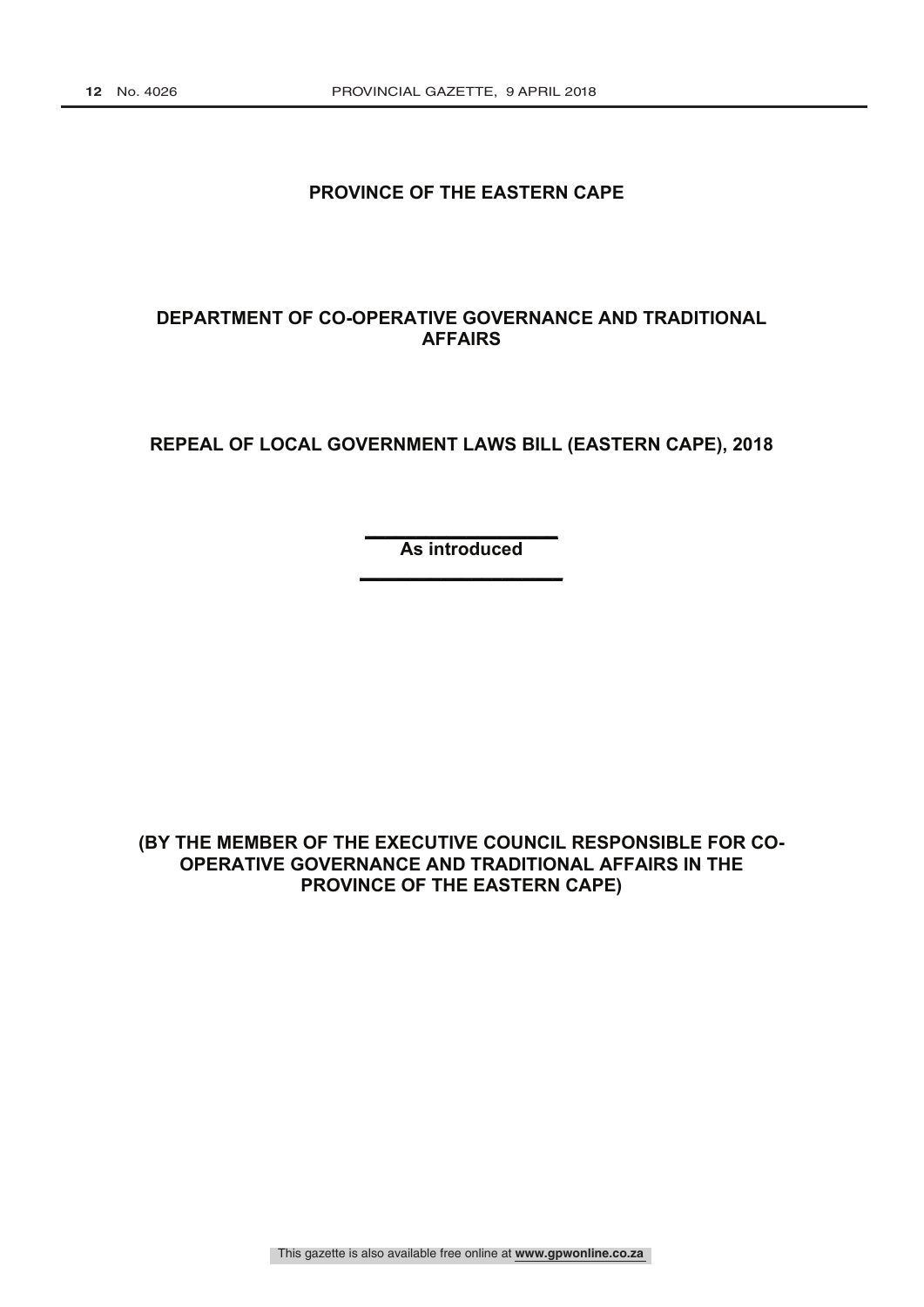# **BILL**

**To provide for the repeal obsolete and old order Spatial Planning and Land Use Management and other local government laws assigned to the Department of Cooperative Governance and Traditional Affairs in the Province of the Eastern Cape; and to provide for matters connected therewith.**

**BE IT ENACTED** by the Legislature of the Province of the Eastern Cape as follows:-

# **REPEAL OF LAWS**

1. The laws mentioned in the second column of the Schedule are hereby repealed to the extent set out in the third column thereof.

# **SHORT TITLE**

2. This Act is called the Repeal of Local Government Laws Act (Eastern Cape), 2017 and shall come into operation on a date determined by the Premier by proclamation in the Provincial Gazette.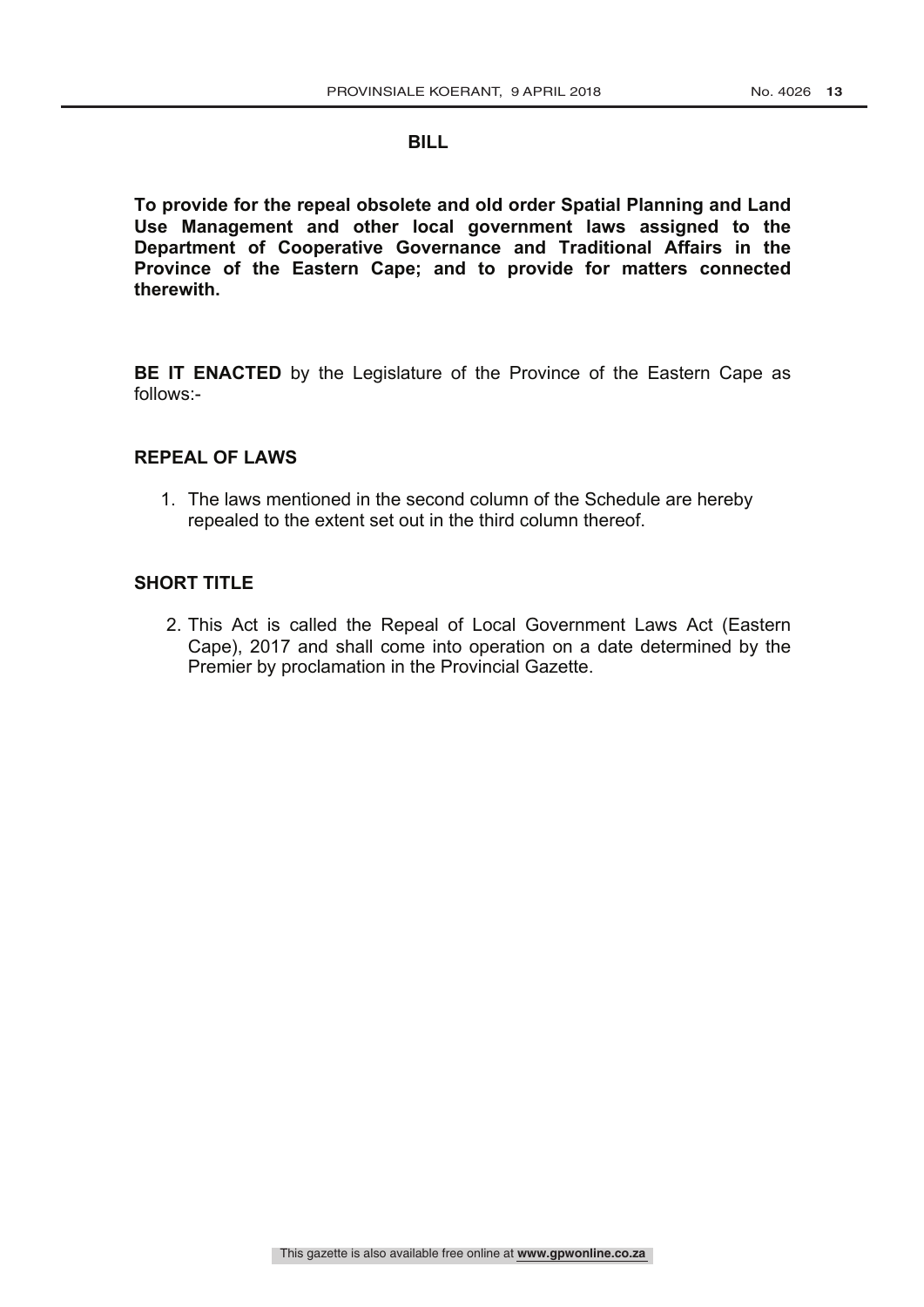# **SCHEDULE**

| <b>Number and year of Act</b> | <b>Short title</b>                                                                                    | <b>Extent of repeal</b>                |
|-------------------------------|-------------------------------------------------------------------------------------------------------|----------------------------------------|
| (a) Ordinance 13 of 1913      | <b>City of Port Elizabeth</b><br><b>Municipal Ordinance</b>                                           | Repealed as a<br>whole                 |
| (b) Ordinance No. 33 of 1934  | <b>Townships Ordinance</b>                                                                            | Repealed as a<br>whole                 |
| (c) Ordinance No.20 of 1974   | Municipal Ordinance (EX -<br>CPA)                                                                     | Repealed as a<br>whole                 |
| (d) Act 24 of 1978            | Municipal Act (Transkei)                                                                              | Repealed as a<br>whole                 |
| (e) Act No 4 of 1984          | <b>Black Communities</b><br>Development Act                                                           | Sections 52 &<br>57B                   |
| (f)Ordinance 15 of 1985       | <b>Land Use Planning</b><br>Ordinance                                                                 | Repealed as a<br>whole                 |
| $(g)$ Regulation 1897 of 1986 | <b>Township Establishment</b><br>and Land Use Regulations                                             | Except<br>Regulations 16,21<br>& 25    |
| (h) Act No.9 of 1987          | Rural Areas Act (House of<br>Reps)                                                                    | Sections 20-<br>42,45,49,49A,50<br>&55 |
| (i) Act No. 17 of 1987        | Municipal Act (Ciskei)                                                                                | Repealed as a<br>whole                 |
| (j)Regulation 733 of 1989     | Regulations relating to the<br>Establishment &<br><b>Amendment of Town</b><br><b>Planning Schemes</b> | Repealed as a<br>whole                 |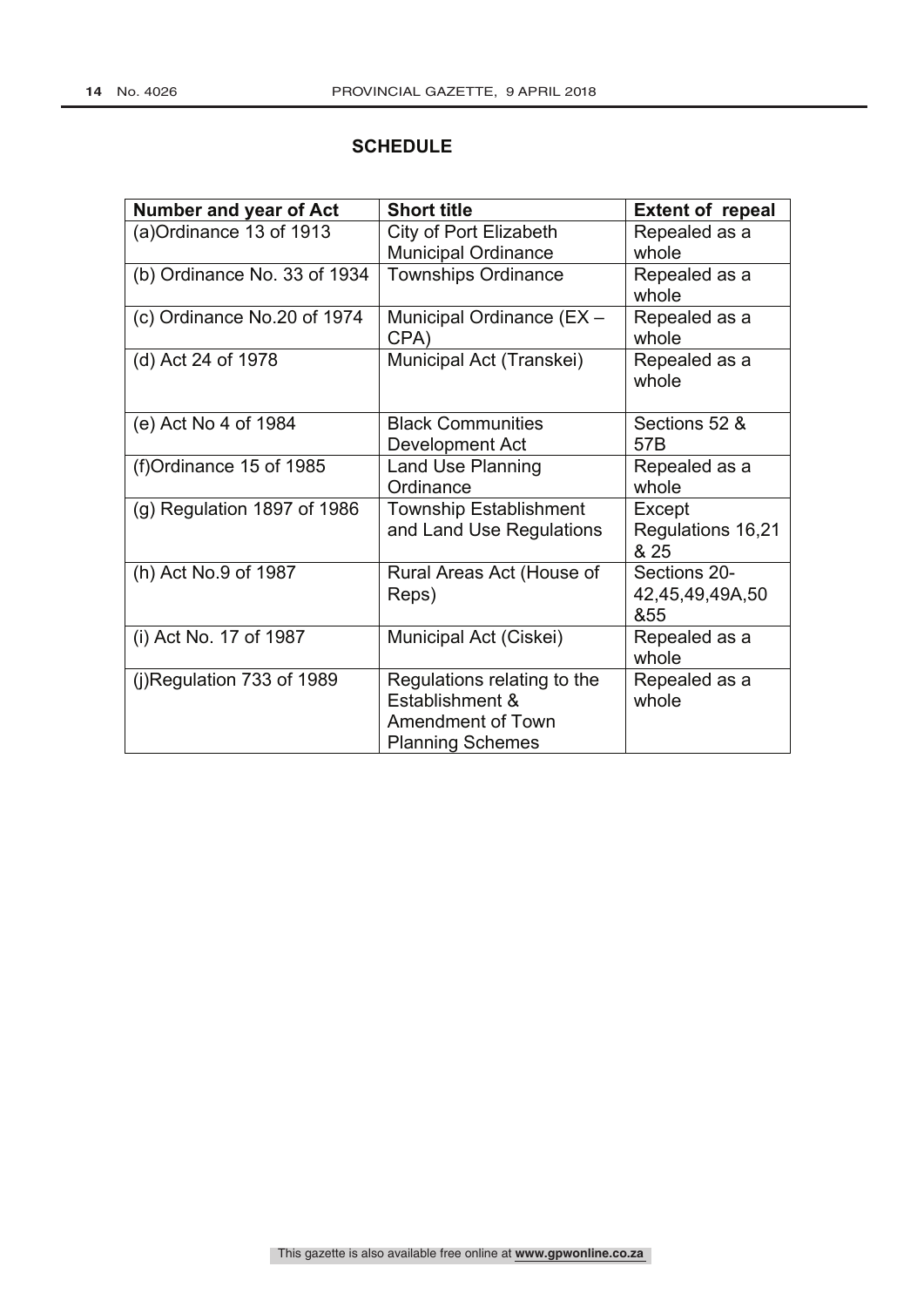# **EXPLANATORY MEMORANDUM ON THE REPEAL OF LOCAL GOVERNMENT LAWS BILL (EASTERN CAPE), 2017**

# **PART 1**

# **(GENERAL PRINCIPLES)**

# **BACKGROUND**

The Eastern Cape Province inherited a myriad of laws from the then Cape Provincial Administration, and the erstwhile Republics of Transkei and Ciskei, some of which regulated the spatial planning and land use activities in the province. In line with item 2(1) of Schedule 6 to the Constitution, No. 108 of 1996 ,old order Land Use and Spatial Planning legislation in the former Transkei and Ciskei is still effective to the extent that it has not been repealed.

The President of the Republic of South Africa assented to the Spatial Planning and Land Use Management Act, No. 16 of 2013 which came into operation on 01 July 2015. Act No. 16 of 2013 seeks to provide a uniform, effective and just system of spatial planning and land use management and thus rationalize old order legislation.

This Bill is therefore intended to repeal all these obsolete old order laws.

# **REASONS AND EFFECT OF THE BILL**

The Bill is to ensure that old order Land Use and Spatial Planning and other Local Government legislation is repealed, thereby creating legal certainty.

# **OBJECTS OF THE BILL**

The object of the Bill is to repeal obsolete and old order Land Use and Spatial Planning legislation of the Eastern Cape Province.

# **FINANCIAL IMPLICATIONS**

The estimated costs associated with the publication of the Bill in the Provincial Gazette to solicit public comments will be R10 000-R12 000.00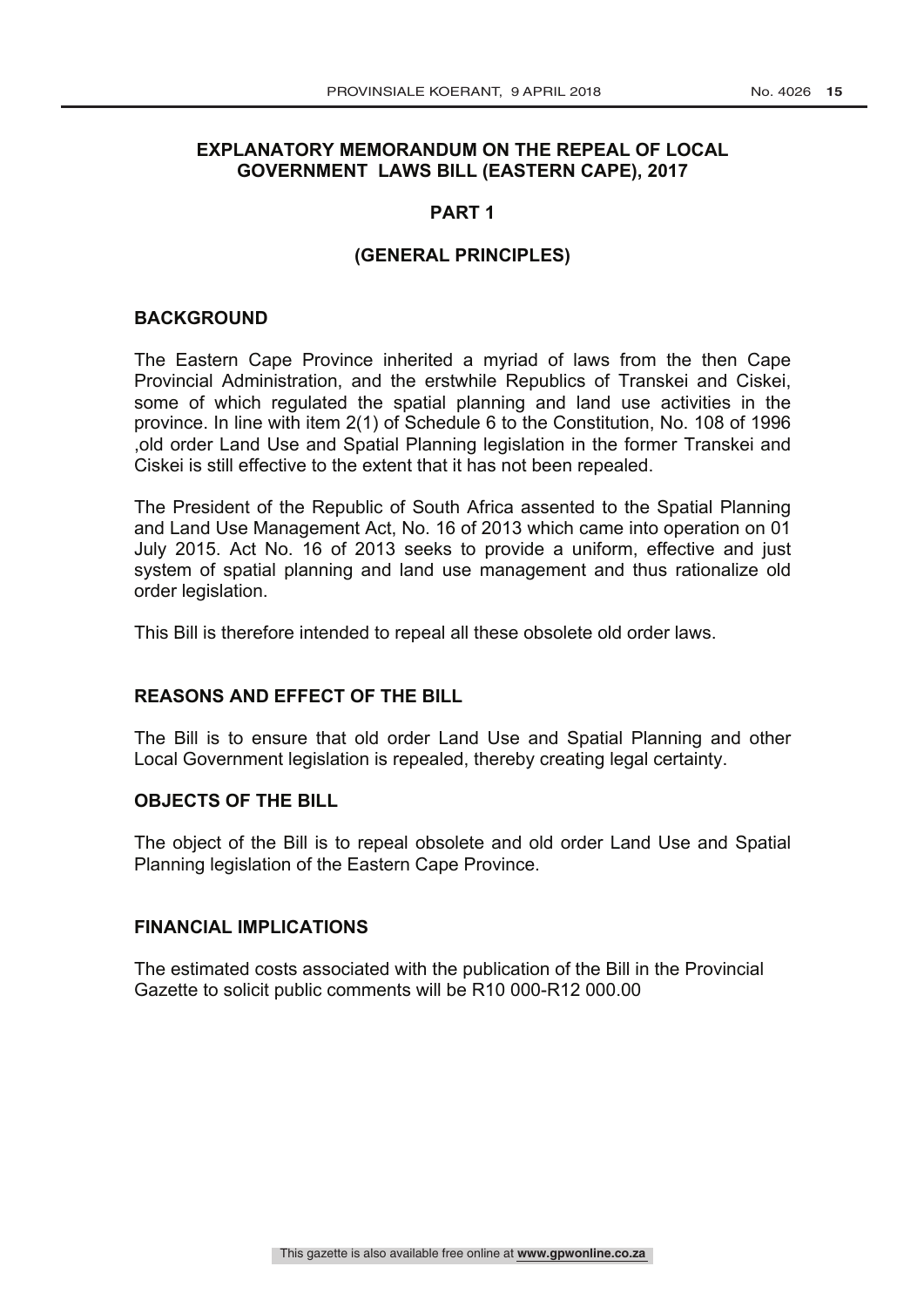# **CONSULTATION**

The following municipalities and stakeholders have been consulted on legislation repealed by this Bill:

# **PART 2**

# **(Clause by Clause Analysis)**

- CLAUSE 1 provides for the repeal of all legislation listed in the Schedule to the Bill
- CLAUSE 2 provides the short title of the Bill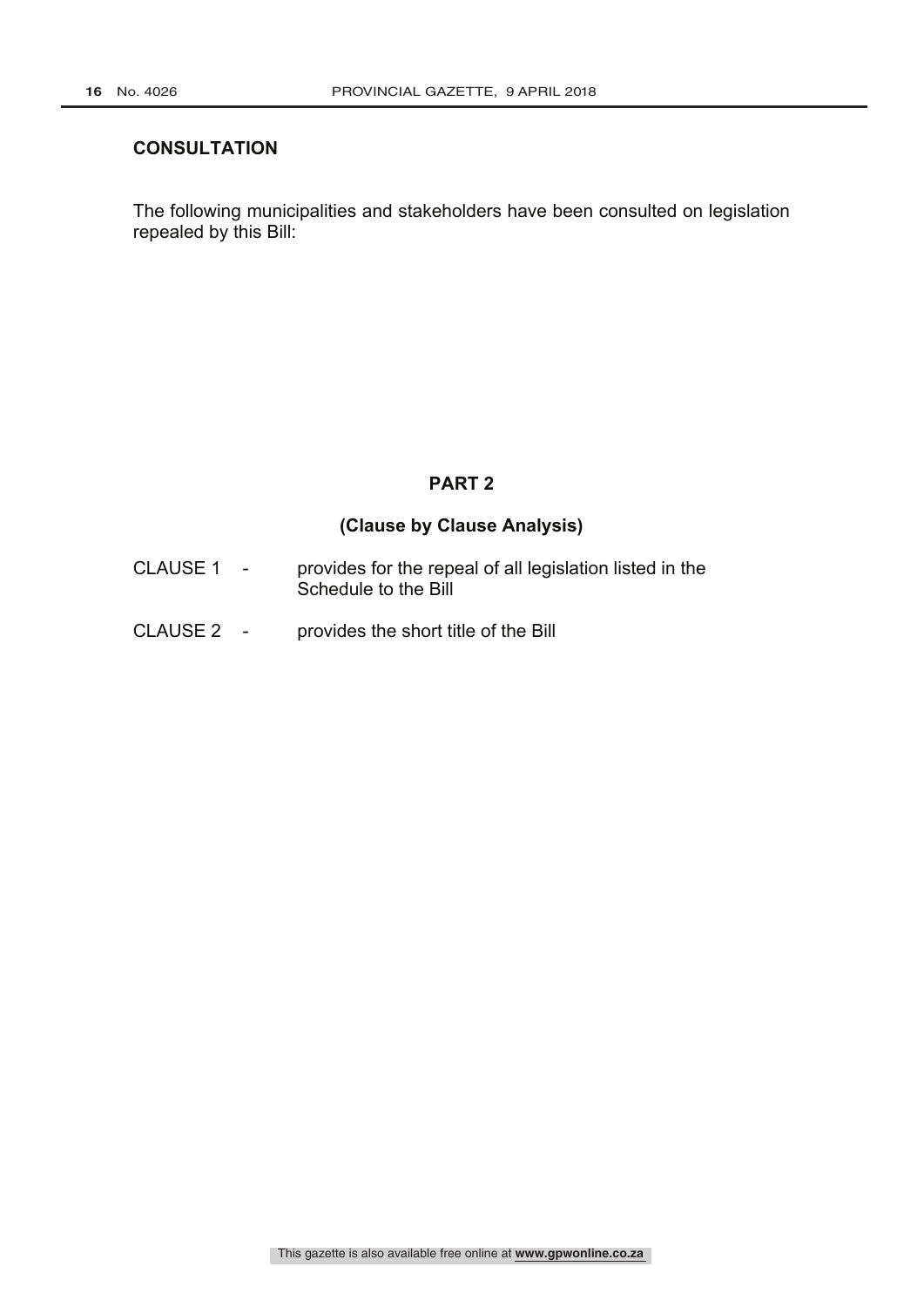### **PROVINCIAL NOTICE 66 OF 2018**

### a) **Buffalo City Metropolitan Municipality**

NOTICE: TOWNSHIP ESTABLISHMENT

An application has been submitted for b) **SUBDIVISION AND REZONING OF REMAINDER OF THE FARM No.** 1538 AND UNREGISTERED STATE LAND, KING WILLIAMS TOWN(KWT), COMPRISING OF 383 ERVEN FOR **RESIDENTIAL PURPOSES AND A ROADWAY AREA (XHWITHINJA).**

### on c) **REMAINDER OF THE FARM No. 1538 AND UNREGISTERED STATE LAND** d) **KING WILLIAMS TOWN (KWT)**

in terms of section 13 of the Land Use Regulations Act, 15 of 1987.

Further details of the proposed application may be obtained from the municipal offices at e) THE TOWN PLANNING ENQUIRY COUNTER, FIRST FLOOR, CITY ENGINEERING CENTRE, 26 OXFORD STREET, EAST **LONDON.**

During normal office hours and any objections thereto must be lodged in writing with the undersigned by not later than 12h00 on the exactly 21 days after the date of the publication of this notice.

### NAME OF MUNICIPALITY: **BUFFALO CITY METROPOLITAN MUNICIPALITY**

### ADDRESS OF MUNICIPALITY: P O BOX 81, EAST LONDON, 5200

### DATE: **09/04/2018**

- a) Name of Municipality
- b) Nature of application
- c) Property description
- d) Name of Township or area
- e) Address of Municipal offices where application can be viewed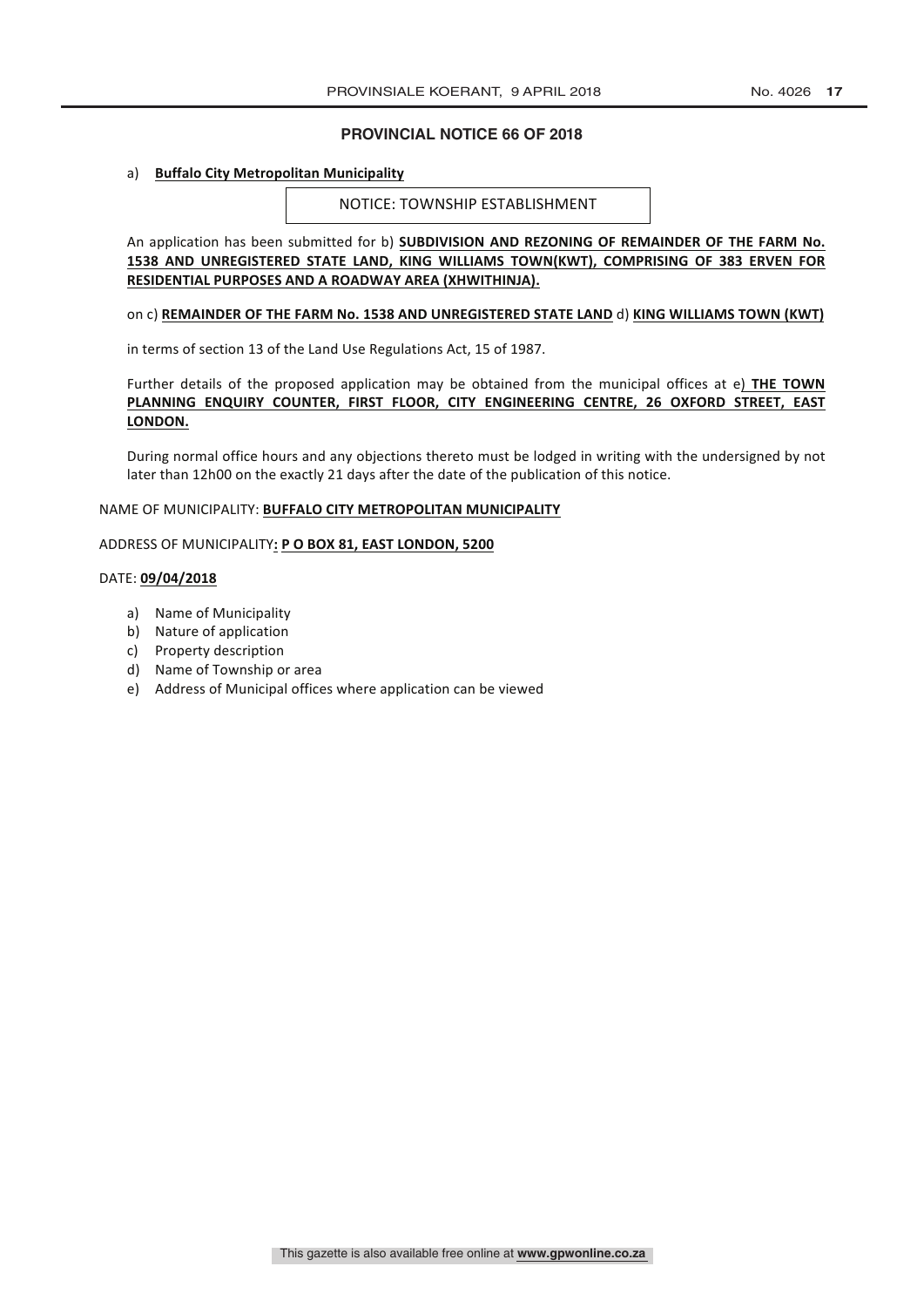### **PROVINCIAL NOTICE 67 OF 2018**

#### a) **Buffalo City Metropolitan Municipality**

NOTICE: TOWNSHIP ESTABLISHMENT

An application has been submitted for b) **SUBDIVISION AND REZONING OF REMAINDER OF FARM JAN TZATZOES LOCATION NORTH No. 1924, KING WILLIAMS TOWN(KWT), COMPRISING OF 189 ERVEN FOR RESIDENTIAL PURPOSES, 2 PUBLIC OPEN SPACES, 1 GRAVE YARD SITE AND A ROADWAY AREA (KWATSHATSHU).**

### on c) **REMAINDER OF FARM JAN TZATZOES LOCATION NORTH No. 1924** d) **KING WILLIAMS TOWN(KWT)**

in terms of section 13 of the Land Use Regulations Act, 15 of 1987.

Further details of the proposed application may be obtained from the municipal offices at e) **THE TOWN PLANNING ENQUIRY COUNTER, FIRST FLOOR, CITY ENGINEERING CENTRE, 26 OXFORD STREET, EAST LONDON.**

During normal office hours and any objections thereto must be lodged in writing with the undersigned by not later than 12h00 on the exactly 21 days after the date of the publication of this notice.

#### NAME OF MUNICIPALITY: **BUFFALO CITY METROPOLITAN MUNICIPALITY**

### ADDRESS OF MUNICIPALITY**: P O BOX 81, EAST LONDON, 5200**

### DATE: **09/04/2018**

- a) Name of Municipality
- b) Nature of application
- c) Property description
- d) Name of Township or area
- e) Address of Municipal offices where application can be viewed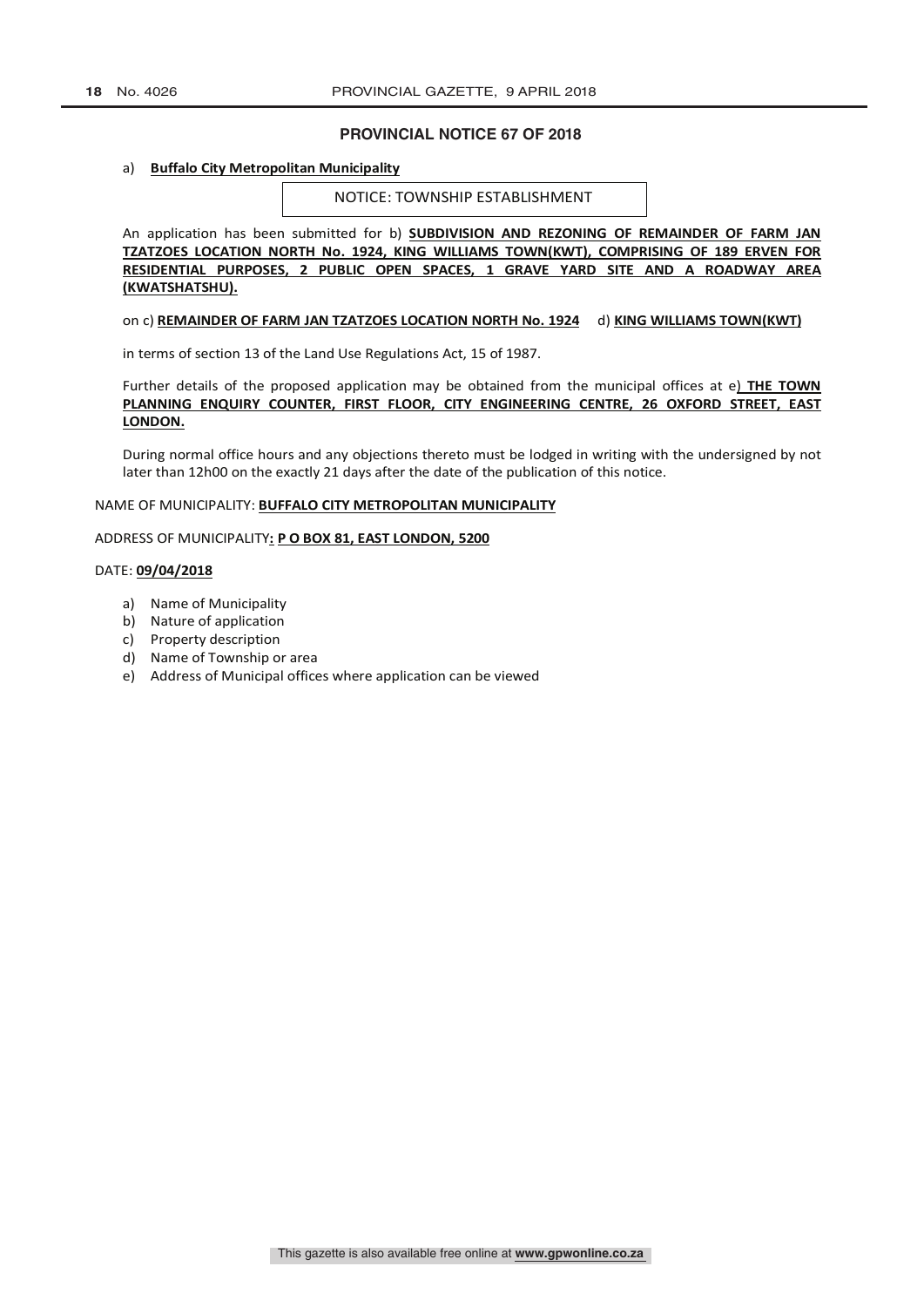# Local Authority Notices • Plaaslike Owerheids Kennisgewings

# **LOCAL AUTHORITY NOTICE 58 OF 2018**



### BUFFALO CITY METROPOLITAN MUNICIPALITY EAST LONDON - KING WILLIAMS TOWN - BHISHO **NOTICE NO: 3420**

PUBLIC NOTICE CALL FOR INSPECTION OF THE FIFTH SUPPLEMENTARY VALUATION ROLL AND LODGING OF OBJECTIONS NOTICE NO: **3420** MUNICIPAL NOTICE IN TERMS OF THE LOCAL GOVERNMENT: MUNICIPAL PROPERTY RATES ACT 6 OF 2004

Notice is hereby given in terms of Section 49(1)(a)(i) read together with Section 78(2) of the Local Government: Municipal Property Rates Act 6 of 2004 (hereinafter referred to as the "Act") that the Fifth Supplementary Valuation Roll for the financial year 1 July 2017 to 30 June 2018 is open for public inspection at the municipal venue listed below, from 01 May 2018 to 31 May 2018, Mondays to Friday during working hours. In addition, the Valuation Roll will be available at the following website: www.buffalocitymetro.gov.za

An invitation is hereby made in terms of Section 49(1)(a)(ii) read together with Section 78(2) of the Act that any owner of property or other person who so desires, should lodge an objection with the Municipal Manager in respect of any matter reflected in, or omitted from, the Fifth Supplementary Valuation Roll within the above mentioned period.

Attention is specifically drawn to the fact that in terms of Section 50(2) of the Act an objection must be in relation to a specific individual property and not against the Fifth Supplementary Valuation Roll as such. Completed forms must be returned before 12h00 on 31 May 2018. Inspect your property details and lodge your Objections at the following designated municipal venue:

| <b>East London</b> | - 3rd Floor, Old Mutual Building, Oxford Street  |
|--------------------|--------------------------------------------------|
| <b>Mdantsane</b>   | - Zone 11. Rent Office                           |
|                    | King Williams Town - Civic Centre, Ayliff Street |

**PLEASE NOTE:** Objections will not be entertained by the Municipality, unless it is timeously lodged on the prescribed objection form and submitted at the above venue.

# **FOR MORE INFO:**

3<sup>rd</sup> Floor, Old Mutual Building, Oxford Street, East London, 5201 Email: gv2013@buffalocity.gov.za Call Centre: 043 705 3907 043 705 3222 043 705 3548

**A. SIHLAHLA CITY MANAGER**

Buffalo City Metropolitan Municipality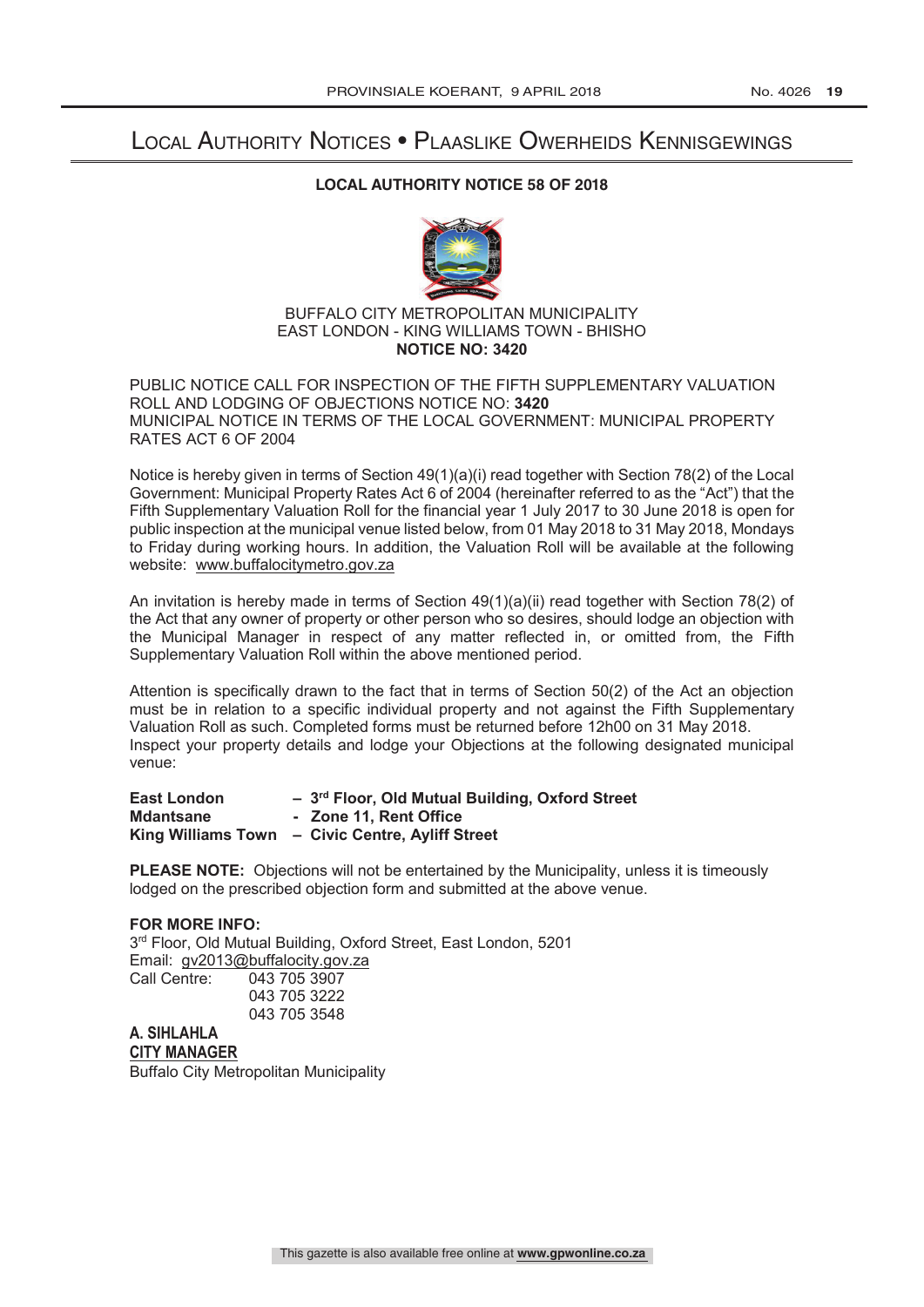### **PLAASLIKE OWERHEID KENNISGEWING 58 VAN 2018**



### BUFFALO STAD METROPOLITAANSE MUNISIPALITEIT OOS-LONDON - KING WILLIAMS TOWN - BHISHO **KENNISGEWING NO: 3420**

PUBLIEKE KENNISGEWING VIR INSPEKSIE VAN DIE VYFDE TUSSENTYDSE WAARDASIEROL EN INDIENING VAN BESWARE KENNISGEWING NO: **3420** MUNISIPALE KENNISGEWING IN TERME VAN DIE PLAASLIKE REGERING: MUNISIPALE EINDOMSBELASTING WET 6 VAN 2004

Hiermee word kennis gegee dat in terme van Artikel 49 (1)(a)(i) gelees saam met Artikel 78(2) van die Munisipale Eiendomsbelasting Wet 6 van 2004, (hierna verwys as die "Wet") die Vyfde Tussentydse Waardasierol vir die finansiële jaar 1 Julie 2017 tot 30 Junie 2018 beskikbaar is vir publieke inspeksie by die ondergenoemde munisipale kantore, vanaf 1 Mei 2018 tot 31 Mei 2018, Maandae tot Vrydae, gedurende kantoor ure. Verder sal die Waardasierol beskikbaar wees op die volgende webtuiste: www.buffalocitymetro.gov.za

Hierdie is 'n uitnodiging gemaak in terme van Seksie 49(1)(a)(ii), gelees saam met Seksie 78(2) van die wet, dat enige eienaar van 'n eiendom, of enige ander persoon, beswaar kan aanteken by die Munisipale Bestuurder, ten opsigte van enige inligting wat weergegee, of uitgelaat is, van die Vyfde Tussentydse Waardasierol, gedurende die bogenoemde tydperk.

Dit word beklemtoon dat in terme van Artikel 50 van die Wet, die beswaar wat aangeteken word verband moet hou met 'n spesifike individuele eiendom en nie die Vyfde Tussentydse Waardasierol as geheel nie. Voltooide vorms moet ingehandig word by die algemene Waardasie Kantoor voor 12h00 op 31 Mei 2018.

Inspekteer jou eiendomsinligting en teken jou beswaar aan by die volgende aangewese munisipale kantore:

### **Oos-Londen – 3de Vloer, Ou Mutual Gebou, Oxford Straat Mdantsane - Zone 11 Huurkantoor Kingwilliams Town - Burgersentrum, Ayliff Straat**

NEEM KENNIS: Die Munisipaliteit sal nie besware aanvaar nie tensy dit tydig, en op die voorgeskrewe vorm, by die bogenoemde kantoor ingehandig word.

Vir meer inligting kontak: 3de Vloer, Ou Mutual Gebou, Oxford Straat, Oos Londen, 5201 E-pos: gv2013@buffalocity.gov.za Oproepsentrum: 043 7053907 043 7053222 043 7053548

**A Sihlahla MUNISIPALE BESTUURDER** Buffalo Stad Metropolitaanse Munisipaliteit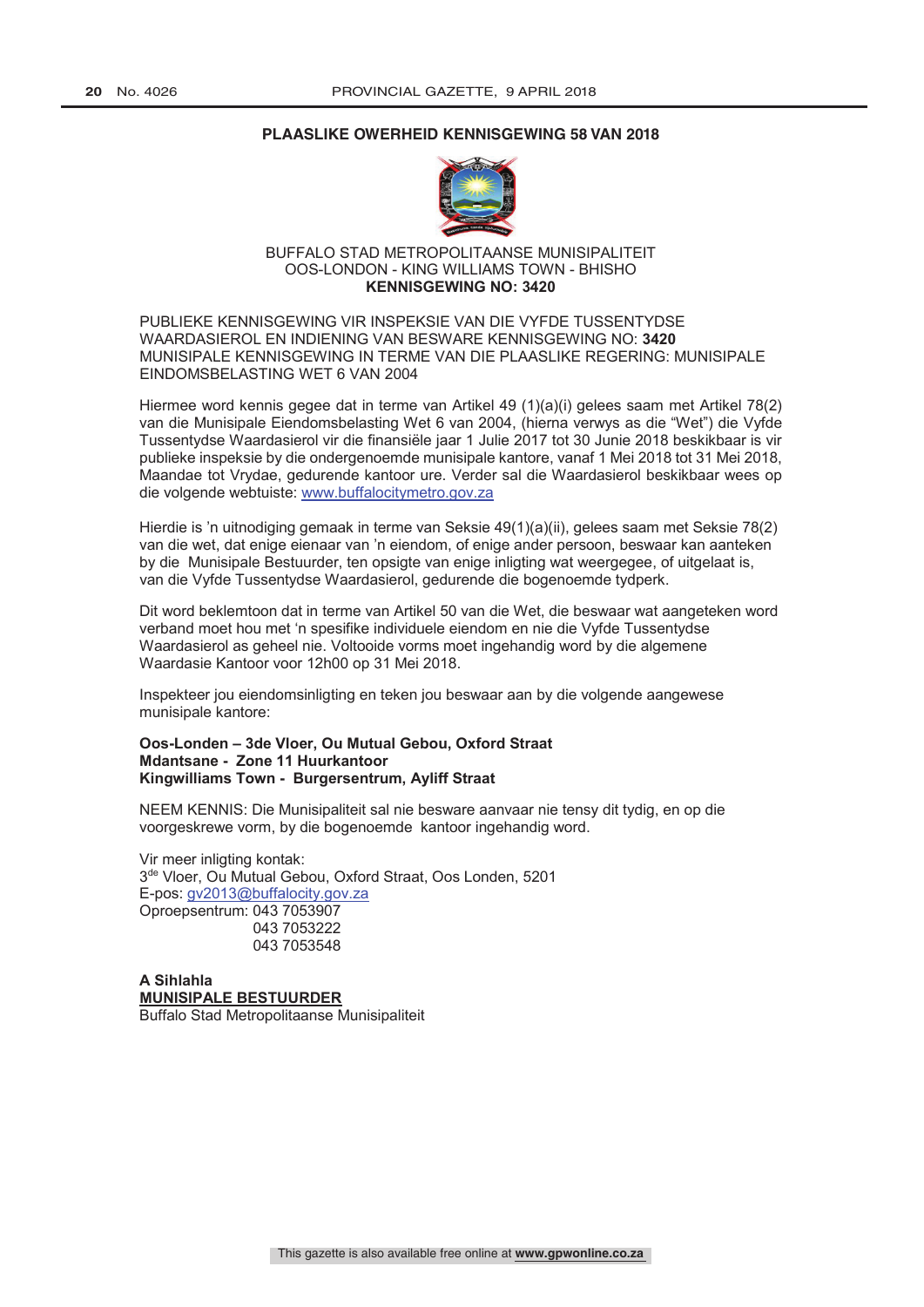

#### BUFFALO CITY METROPOLITAN MUNICIPALITY EAST LONDON - KING WILLIAMS TOWN – BHISHO **ISAZISO: 3420**

#### **ISAZISO ESIMEMA ULUNTU UKUBA LUHLOLE UXWEBHU LOXABISO OLONGEZELELWEYO LWESIHLANU NOKUBA LUFAKE IZIKHALAZO. ISAZISO: 3420** ISAZISO SIKAMASIPALA NGOKUKA RHULUMENTE WENGINGQI ESISEKELWE KUMTHETHO IMUNICIPAL PROPERTY RATES ACT 6 KA 2004

Kubhengezwa isaziso esisekelwe kwiCandelo lama 49 (1)(a)(i) elifundwa neCandelo lama 78 (2) likarhulumente wengingqi: Municipal Property Rates Act 6 ka 2004 (apha obizwa ngoMthetho) esithi Uxwebhu Loxabiso olongezelelweyo lweSihlanu lonyakamali u 1 July 2017 ukuya ku 30 June 2018 luvulelekile ukuba luhlolwe luluntu kwiindawo zikamasipala ezibhalwe ngezantsi, ukususela ngomhla we 1 May 2018 ukuya kutsho kumhla we 31May 2018, phakathi koMvulo noLwesihlanu ngamaxesha okuphangela. Uxwebhu loXabiso lukwafumaneka kwi website engu: www.buffalocitymetro.gov.za

Kubhengezwa isimemo esisekelwe kwiCandelo lama 49(1)(a)(ii) elifundwa neCandelo lama 78(2) loMthetho othi wonke umninisakhiwo, nabanina angafaka isikhalazo kumphathi kamasipala ngemiba ebhaliweyo, nengabhalwanga kuxwebhu loxabiso olongezelelweyo lweSihlanu kwezintsuku zikhankanyiweyo.

NgokweCandelo lama 50 (2) loMthetho ,isikhalazo kunyanzelekile ukuba singqamane nesakhiwo esithile singagatyi uxwebhu loxabiso olongezelelweyo lweSihlanu. Impepha zokukhalaza ezigqityiweyo mazibuyiselwe kungekafiki usuku lwe 31 May 2018 ngo 12h00 emini.

Hlola inkcukacha ngesakhiwo sakho,izikhalazo zona mazifakwe zwezindawo zilandelayo zikamasipala:

#### **East London- 3rd Floor, Old Mutual Building, Oxford Street Mdantsane - Zone 11, Rent Office King Williams Town – Civic Centre, Ayliff Street**

QAPHELA: Izikhalazo azizukuthathelwa ingqalelo ngumasipala ukuba azingeniswanga ngexesha elinikiweyo, ezingabhalwanga kwiimpepha zesikhalazo, kwaye zingasiwanga kwenye yezindawo zikhankanyiweyo

ULWAZI OLUPHANGALELEYO LUFUMANEKA: 3<sup>rd</sup> Floor, Old Mutual Building, Oxford Street, East London, 5201 E-mail: gv2013@buffalocity.gov.za<br>Call Centre: 043 705 3907 043 705 3907 43 705 3222 043 705 3548

**A. SIHLAHLA CITY MANAGER** Buffalo City Metropolitan Municipality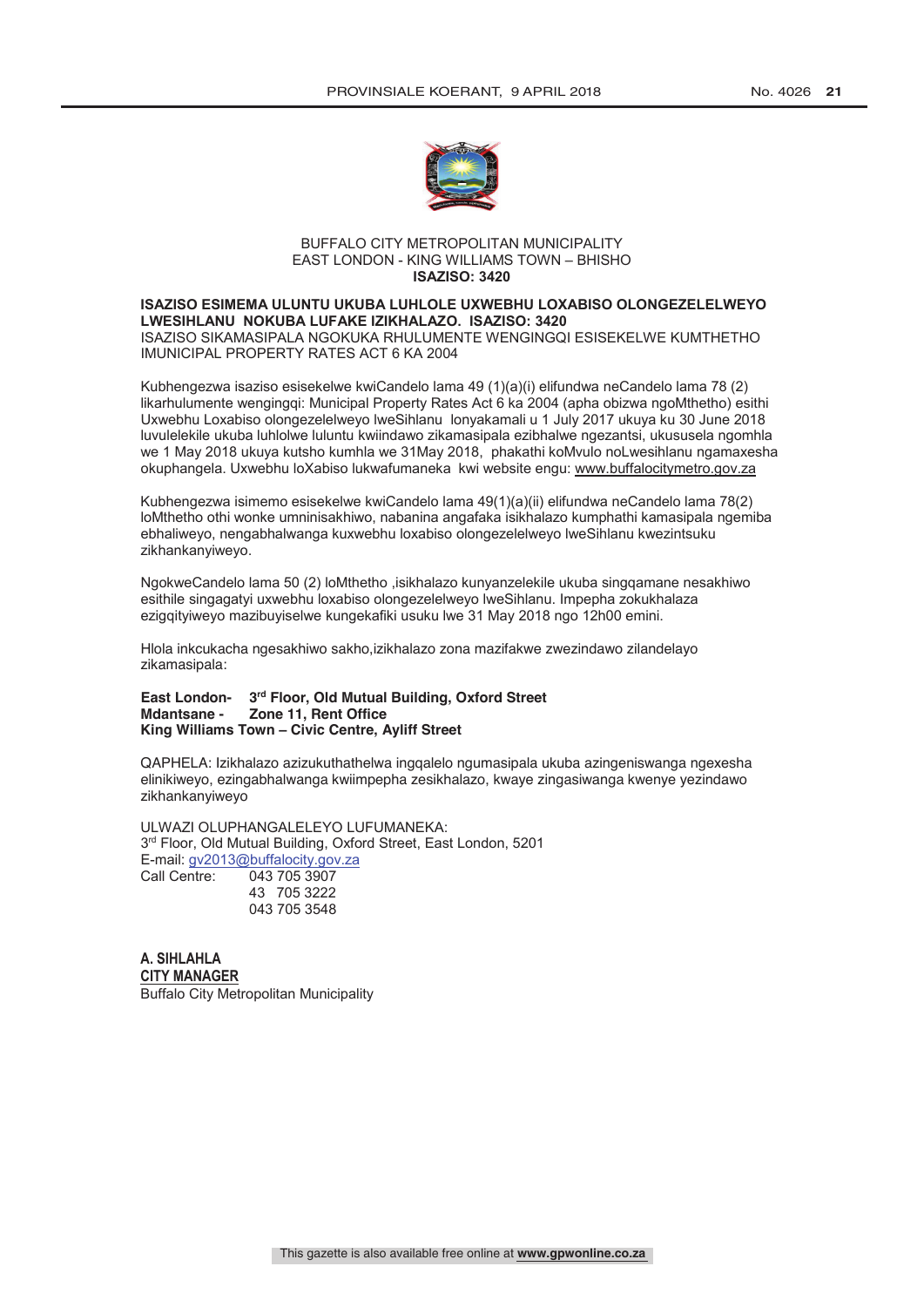**LOCAL AUTHORITY NOTICE 59 OF 2018** 

# **BUFFALO CITY METROPOLITAN MUNICIPALITY**

# **PARKING METER BY-LAW**

This gazette is also available free online at **www.gpwonline.co.za**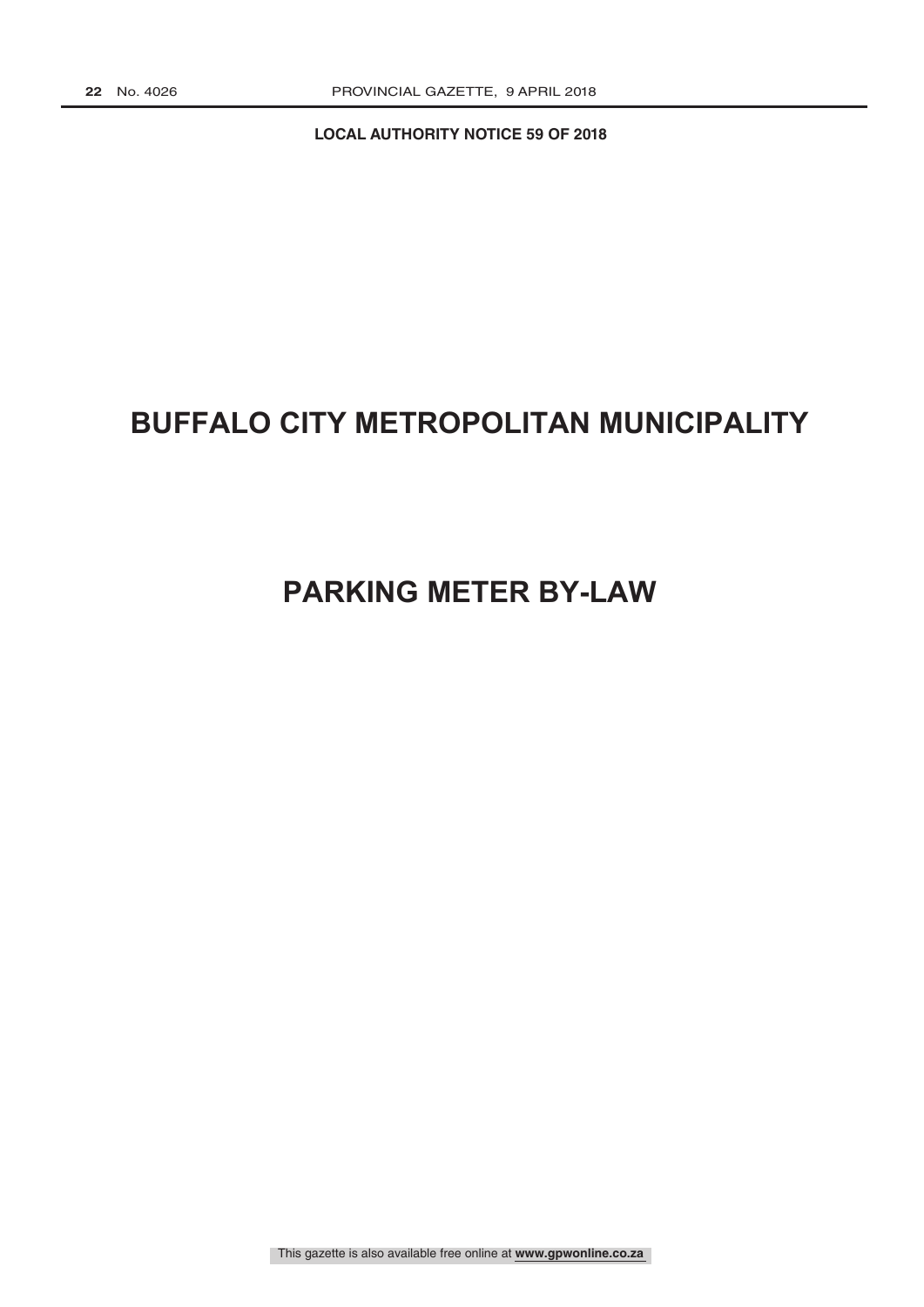# **LOCAL AUTHORITY NOTICE 3444 BUFFALO CITY METROPOLITAN MUNICIPALITY PARKING METER BY-LAW**

The City Manager of the Buffalo City Metropolitan Municipality, hereby publishes in terms of section 13 of the Local Government: Municipal Systems Act, 2000 (Act 32 of 2000), read with section 162 of the Constitution of the Republic of South Africa, 1996 (Act 108 of 1996), the Handheld Parking Meter by-law of the Buffalo City Metropolitan Municipality which shall come into operation on, date of publication hereof.

The following By-Law is herewith repealed:

- a) East London
- b) King Williams Town ……..

# **ANDILE SIHLAHLA**

# **CITY MANAGER**

# **BUFFALO CITY METROPOLITAN MUNICIPALITY PARKING METER BY-LAW**

\_\_\_\_\_\_\_\_\_\_\_\_\_\_\_\_\_\_\_\_\_\_\_\_\_\_\_\_\_\_\_\_\_\_\_\_\_\_\_\_\_\_\_\_\_\_\_\_\_\_\_\_\_\_\_\_\_\_\_

To provide for the regulation of allocated on-street parking bays within the jurisdiction area of the Buffalo City Metropolitan Municipality; to regulate payment for on-street parking bays; to authorize appointed parking marshals; and to provide for general matters and enforcement relating to a handheld parking meter system.

# **PREAMBLE**

**WHEREAS** the Constitution enjoins local government to promote social and economic development and to promote a safe and healthy environment;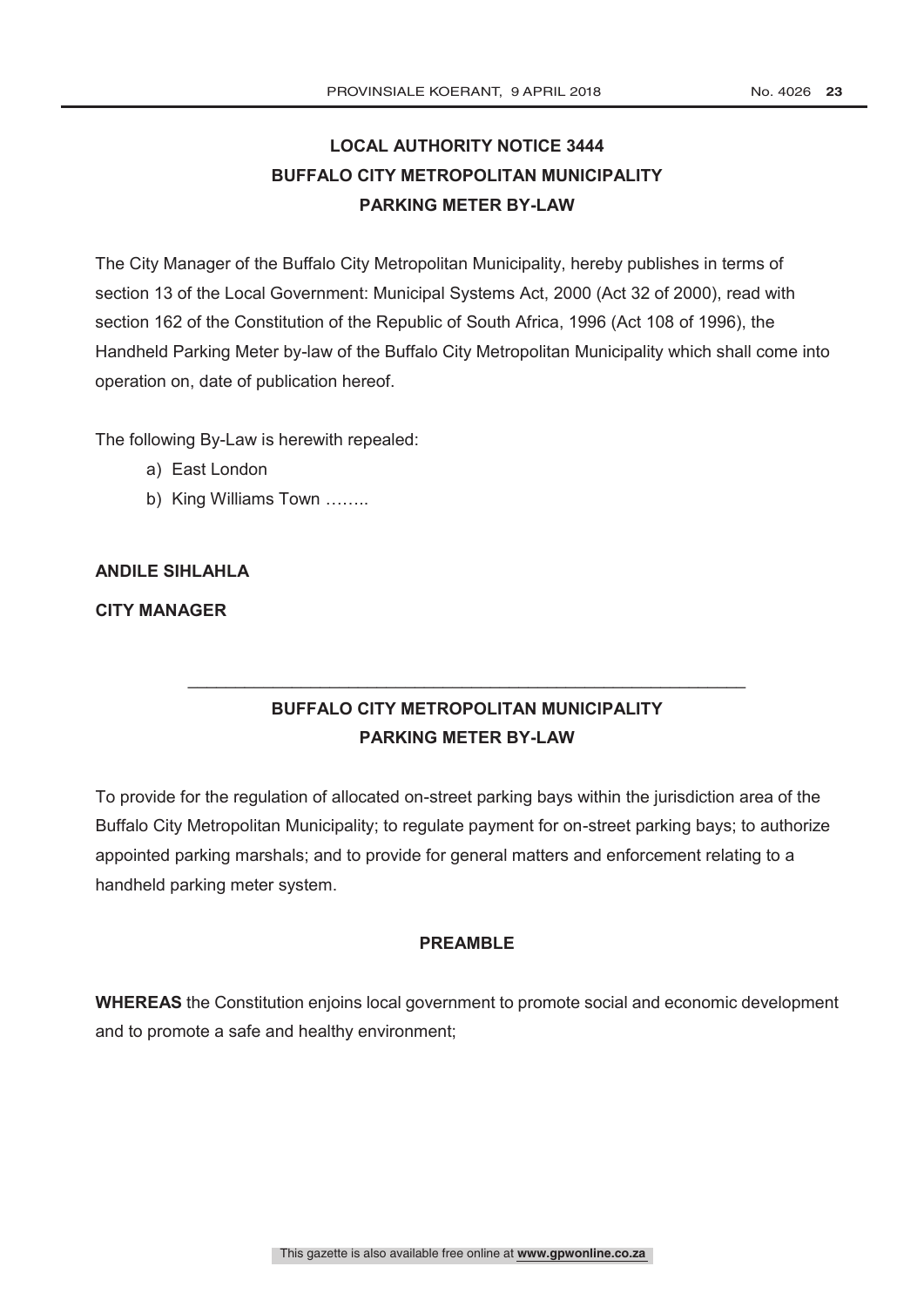**AND WHEREAS** the Constitution and other legislation confer on the Buffalo City Metropolitan Municipality the authority to regulate on-street parking bays and levy relevant tariffs;

**AND WHEREAS** the Constitution and other legislation confer on the Buffalo City Metropolitan Municipality the authority to regulate parking attendants;

**BE IT THEREFORE ENACTED** by the Buffalo City Metropolitan Municipality as follows-

# **ARRANGEMENT OF BY-LAWS**

### **Section**

- 1. Definitions
- 2. Purpose
- 3. Presumptions
- 4. Penalties
- 5. Seizures
- 6. Exemptions

# **1. DEFINITIONS**

- **(a) "Act"** means the National Road Traffic Act (Act No 93 of 1996), as amended;
- **(b) "demarcated space"** means a parking place on a public road that is distinguished by appropriate road traffic signs, the time and occupation of which by a vehicle are to be recorded by a handheld parking meter;
- **(c) "driver"** means any person who drives, parks or attempts to drive or park or is in charge of any vehicle, and "drive" or any similar word has a corresponding meaning;
- **(d) "handheld parking meter:** or "parking meter" means a handheld device for registering and visibly recording the parking period on a parking meter coupon issued from the device;
- **(e) "traffic officer"** means a Traffic Officer appointed as such in terms of Sect. 3 A(1)(a)(iv) of the National Road Traffic Act 93 of 1996 and includes a Traffic Warden appointed as such in terms of Sect. 3 A1(a)(v) of the National Road Traffic Act 93 of 1996 and a member of the Buffalo City Metropolitan Municipality Law Enforcement Services as described in Part 13 of the Declaration of Peace Officers in terms of Section 334(1)(1) of the Criminal Procedure Act 51 of 1977;
- **(f) "parking meter marshal"** means a person in the employ of a service provider appointed by the Municipality to render a parking management service to a driver on a public road and such person shall carry an appointment card issued by the service provider;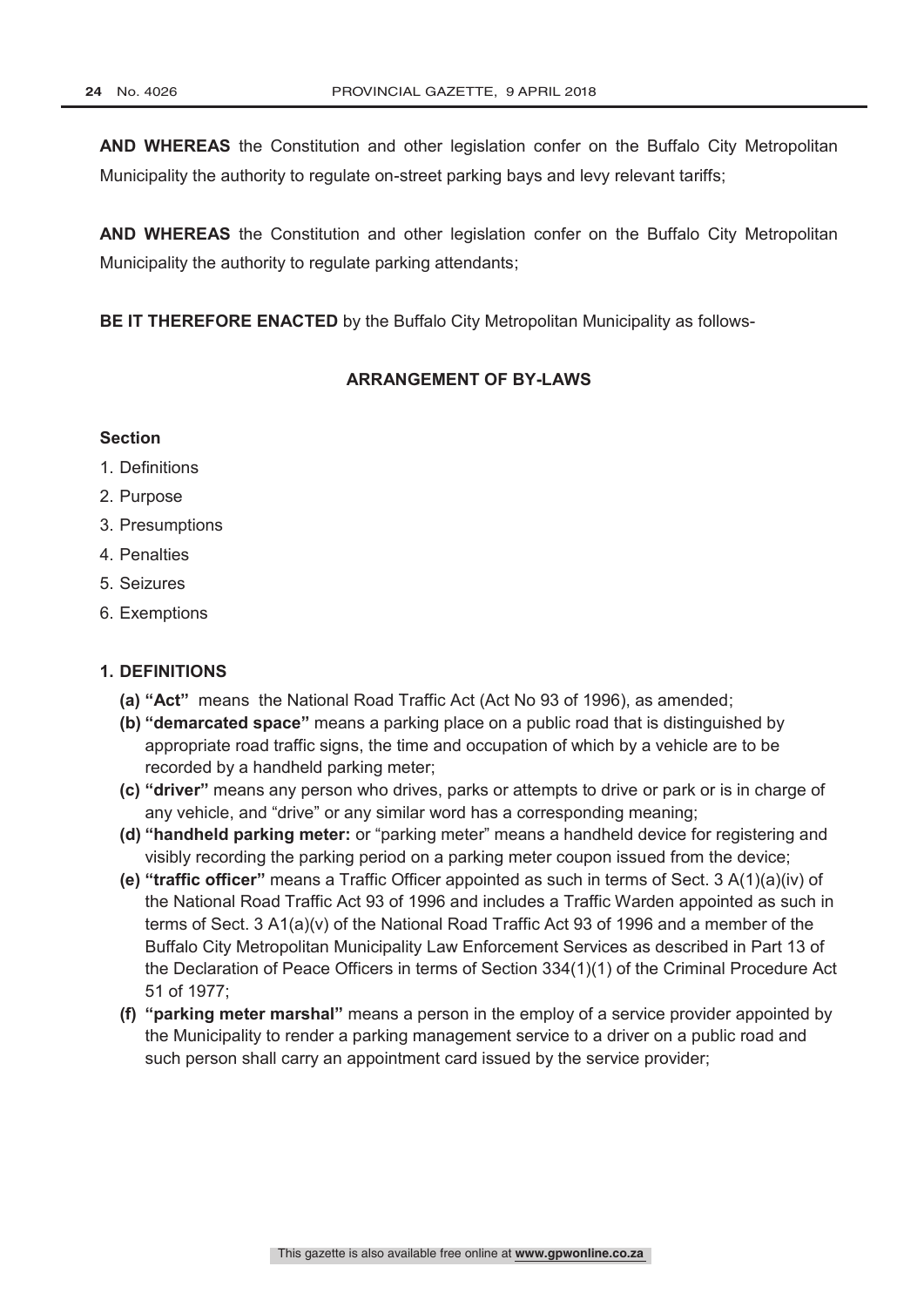- **(g) "parking meter coupon"** means the slip of paper that is issued by the parking meter marshal after payment for the parking period and on which the date and parking period for the demarcated space in which the vehicle is parked are recorded;
- **(h) "parking period"** means the maximum continuous period during which a vehicle is permitted to park in a demarcated space in terms of the time that has been paid for, as shown on the parking meter coupon, and which may not exceed the maximum parking period stipulated on the relevant road traffic sign;
- **(i) "road traffic sign"** means a sign as defined in the National Road Traffic Act (Act No 93 of 1996), as amended, and which the local authority must display or cause to be displayed for the purpose of this by-law.

Any other word or expression has the meaning assigned thereto in the Act.

# **2. PARKING METERS**

- (1) The Municipality may manage parking, operate a parking management system, collect any fees related to parking to which it is entitled by law, and use, erect or display road traffic signs, markings or other devices indicating –
	- (a) specified hours during which parking is permitted in a demarcated space;
	- (b) the boundaries of a demarcated space;
	- (c) the prescribed fees that are payable during the hours specified for parking in a demarcated space; and
	- (d) hours during which the parking of a vehicle in a demarcated space is prohibited.
- (2) The Municipality may display any such road traffic sign, marking or device in such a position and manner as will indicate the hours during which parking in a demarcated space is permitted or prohibited, and what the prescribed fee is if such parking is permitted.
- (3) Any road traffic sign erected in terms of this by-law or any other law will serve as sufficient notice to the driver of the conditions or restriction applicable to demarcated parking spaces.
- (4) Relevant road traffic signs may be amended from time to time and displayed by the Municipality for the purpose of this by-law.
- (5) No person may park a vehicle or cause a vehicle to be parked in a demarcated space unless –
	- (a) the driver or person in charge of the vehicle has paid the prescribed fee for the parking period selected by that person, to the appointed parking meter marshal for that space.
	- (b) the parking meter marshal has caused the parking meter coupon for the parking period so paid for to be issued and handed to the person contemplated in subparagraph (1); and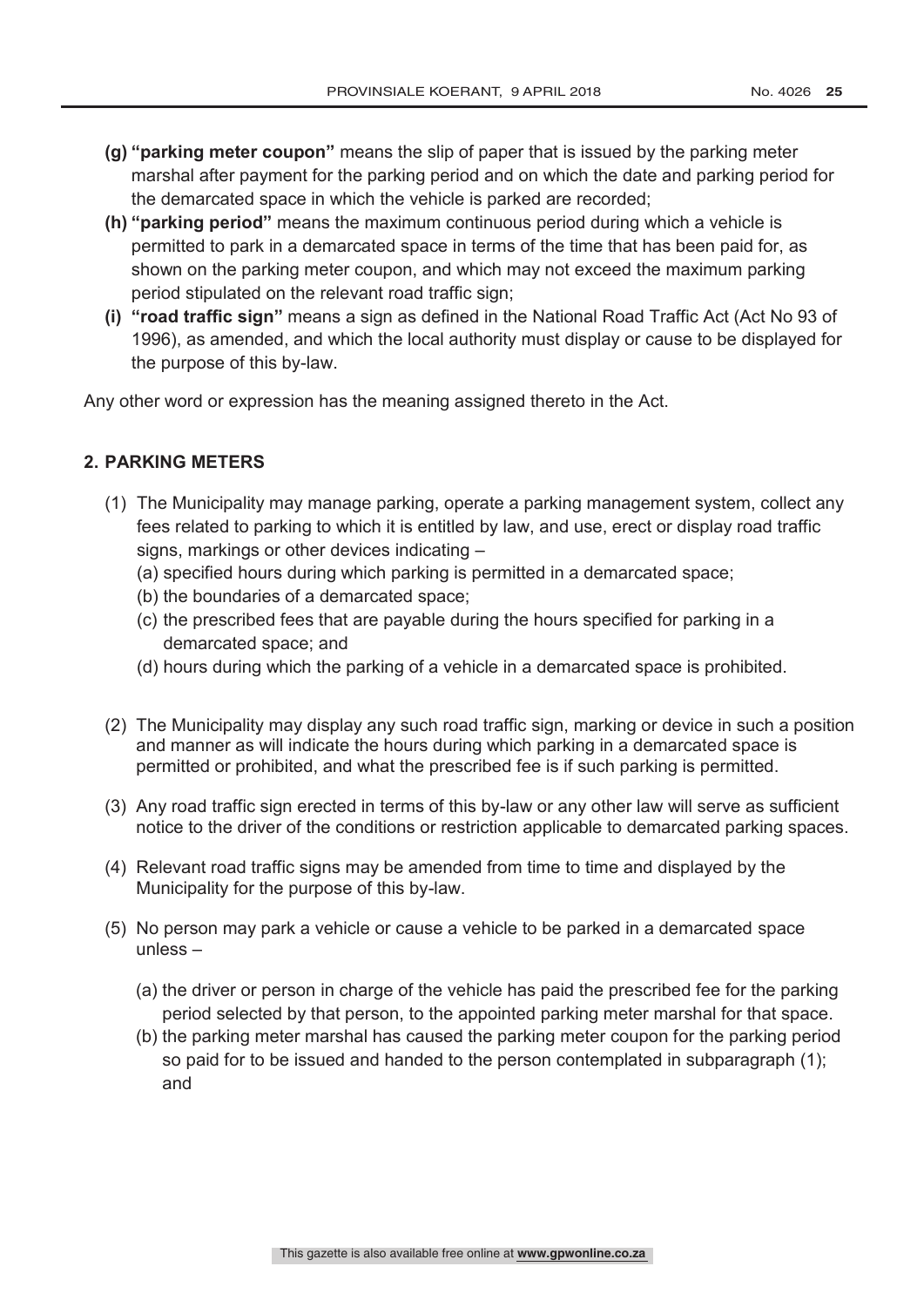- (c) the parking meter coupon that displays the parking period paid for is placed on the left side of the dashboard of that vehicle in such a way that the time of the parking period is clearly visible from outside the vehicle. Provided that –
- (d) the prescribed amount will only be paid for the hours for which parking of a vehicle in a demarcated space must be paid, as determined by the Municipality;
- (e) the amount contemplated in subparagraph (i) must be paid to the parking meter marshal;
- (f) a vehicle may be parked in a demarcated space for the duration of the parking period only;
- (g) the parking fee must be paid at the beginning of the parking period; and;
- (h) if the handheld parking meter of the allocated parking meter marshal was partly or fully dysfunctional, the driver of a vehicle may leave his or her vehicle in the demarcated space without paying the relevant fee but not for longer than the parking period specified on the relevant road traffic sign.
- (6) No person may leave a vehicle in a demarcated space after the expiry of the parking period as indicated by the parking meter coupon or return his or her vehicle to that space within 15 minutes after that expiry or prevent the use of that space by any other vehicle.
- (7) The payment for the parking period and the display of the parking meter coupon as contemplated in subsection 2.5 entitles the person contemplated in subsection 2.5 to park a vehicle in the demarcated space for the period shown on the parking meter coupon, provided that nothing in this section entitles any person to contravene a notice or road traffic sign exhibited by the Municipality in terms of this by-law or other road traffic legislation prohibiting the parking.
- (8) The prescribed period during which a vehicle may be parked in any demarcated space will be clearly indicated on a road traffic sign displayed on the public road. No person may exceed the prescribed period indicated on a road traffic sign.
- (9) No person may
	- (a) damage or deface a parking meter, road traffic sign or a parking meter coupon;
	- (b) cause or attempt to cause, in any way whatsoever, a parking meter to record the passage of time otherwise than as prescribed by the Municipality;
	- (c) jerk, knock, shake or interfere with a parking meter for any purpose;
	- (d) deface, soil, obliterate or otherwise render less visible or interfere with any mark painted on the roadway, or any road traffic sign or notice erected in terms of this by-law;
	- (e) remove or attempt to remove a road traffic sign or any notice displayed for the purpose of this by-law or any part thereof from the post or other fixture to which it is attached;
	- (f) write on or deface a parking meter coupon in such a way that the parking period for which payment was made is not legible or that another time is displayed on the coupon than for which payment was made;
	- (g) without the consent of the parking meter marshal remove or tamper with any device in the possession of such parking marshal;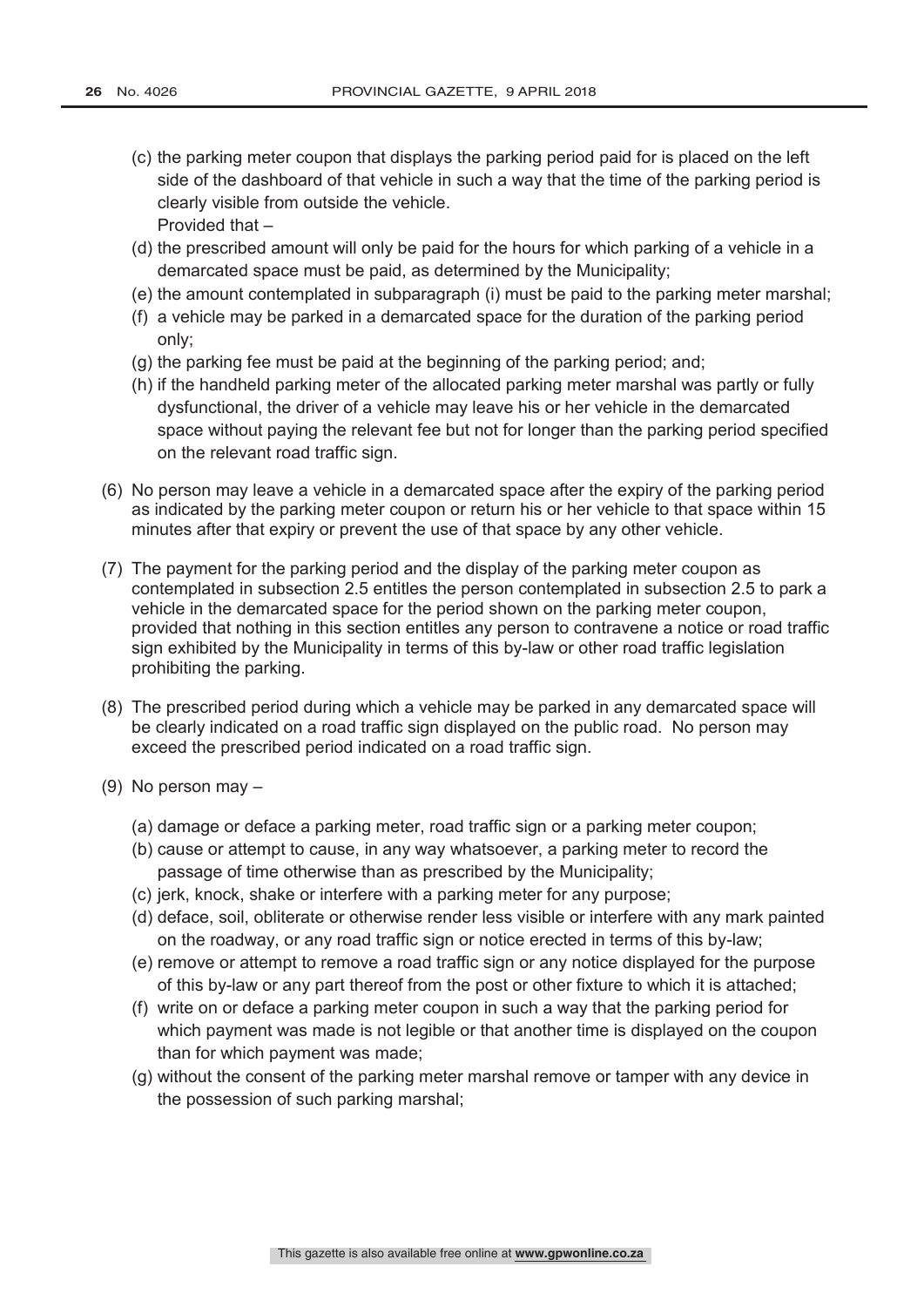- (h) impersonate an authorized parking marshal or render a parking marshal service without the Municipality's consent or without being an authorized service provider;
- (i) interfere with the duties of a parking marshal or authorized service provider of the Municipality.
- (10)Where a vehicle parked in a demarcated space occupies by reason of its length so much of an adjoining space that another vehicle cannot be parked in such space, the person parking the first-mentioned vehicle must immediately after parking it pay for the same length of parking period for both the demarcated spaces occupied by the vehicle.
- (11)No person may park a two-wheeled vehicle without a side-car in any demarcated space unless such space is designed for the use of such vehicle by means of a road traffic sign or notice.
- (12)No person may park, place or leave any device, object or thing, other than a vehicle, in any demarcated parking space without the prior written consent of the Chief of the Buffalo City Traffic Services and/or without rental of the applicable parking, subject to the written policy directives and conditions set by the Chief of the Buffalo City Traffic Services or his/her representative, proof of which must be produced on demand.

# **3. PRESUMPTIONS**

- (1) Presumption that owner drove or parked a vehicle
	- (a) Whenever a vehicle is parked in contravention of any provision of this by-law, it will be presumed, in the absence of evidence to the contrary, that such vehicle was parked by the owner thereof;
	- (b) For the purposes of subsection 3.(1).(a), it will be presumed, in the absence of evidence to the contrary, that, where the owner of the vehicle concerned is a corporate body, such vehicle was driven or parked, as contemplated in the subsection, or used as contemplated in that subsection by a director or servant of the corporate body in the exercise of his or her powers, or in the carrying out of his or her duties as such director or servant, or in furthering or endeavoring to further the interests of the corporate body.

# **4. PENALTIES**

Any person who:

- (a) contravenes or fails to comply with any provision of this By-Law;
- (b) contravenes or fails to comply with any condition imposed in terms of the By-Law;
- (c) knowingly makes a false statement in respect of any application in terms of this By-Law;

Will be guilty of an offence and will be liable to a maximum fine of R 10 000.00 or 90 days imprisonment or both.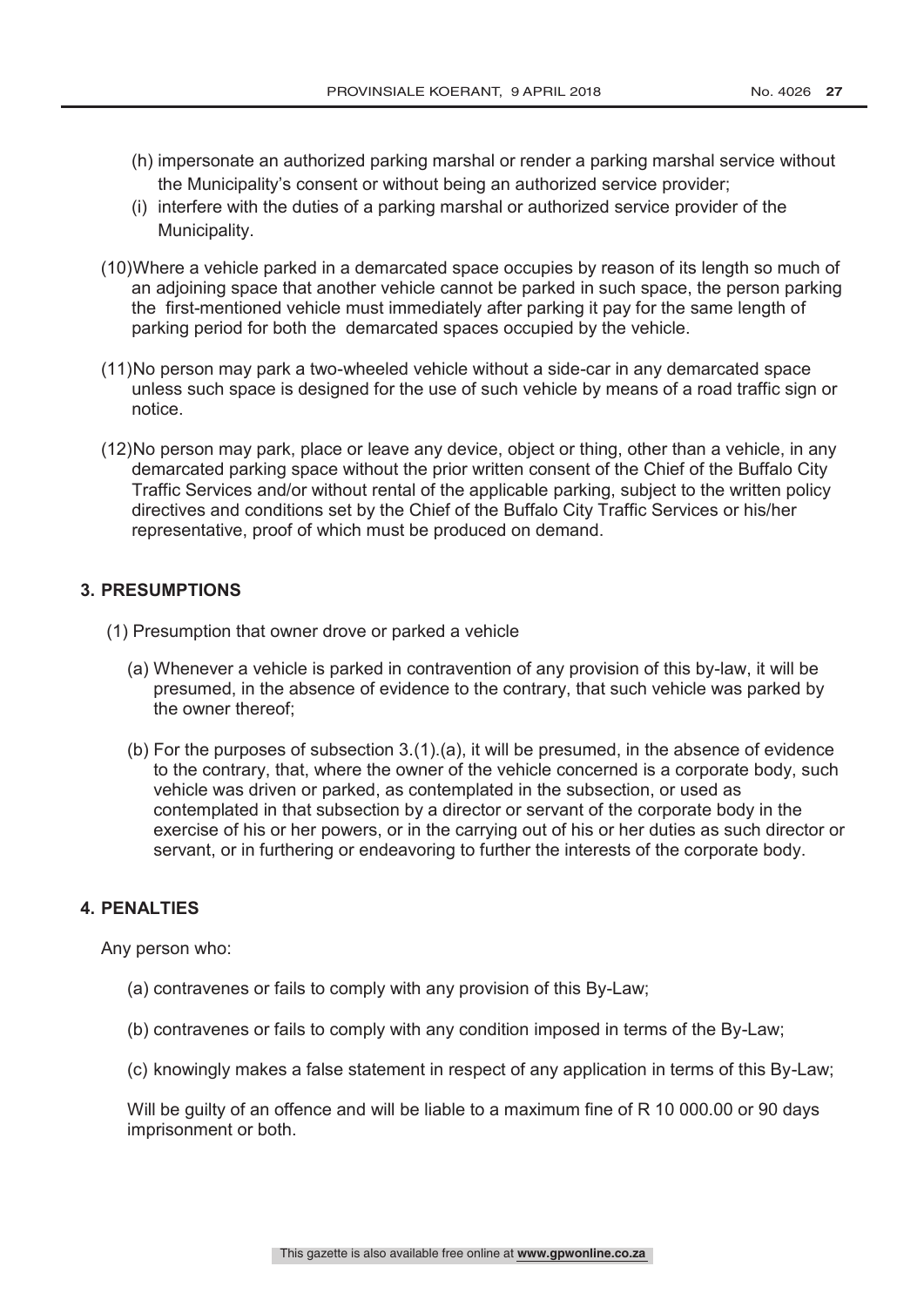# **5. SEIZURES**

Subject to the written permission of the Municipality, any vehicle, object, device or thing that is parked, placed, abandoned or left in a position or in circumstances that, in the opinion of a traffic officer, are likely to cause a danger or an obstruction to pedestrians or vehicles on any part of a public road may be removed and impounded in a storage facility designated for this purpose. The owner shall bear the costs of such removal and impoundment.

# **6. EXEMPTIONS**

- (1) Emergency and other vehicles exempted by the Act are exempted from the provisions of this by-law
- (2) People with disabilities are exempted from this by-law provided that they are in possession of a disability parking permit issued by the Buffalo City Traffic Services or other local authority subject to such conditions as it may impose and that such permit is clearly displayed on the windshield of the vehicle.

### **LOCAL AUTHORITY NOTICE 60 OF 2018**

**Buffalo City Metropolitan Municipality (EASTERN CAPE)** 

Removal of Restrictions in terms of the Spatial Planning and Land Use Management Act 2013 (Act 16 of 2013) and the Buffalo City Metropolitan Municipality Spatial Planning and Land Use Management By-Law (2016).

ERVEN 4668 EAST LONDON (6 FRONTIER ROAD, CAMBRIDGE)

Under Section 47 of the Spatial Planning and Land Use Management Act 2013 (Act 16 of 2013) read with Section 59 of the Buffalo City Metropolitan Municipal Spatial Planning & Land Use Management Bylaw of 2016 and upon instructions of the Local Authority a notice is hereby given that conditions C. (1,2 and 3) found in Deed of Transfer No. T3974/2002, applicable to Erf 4668 East London are hereby removed.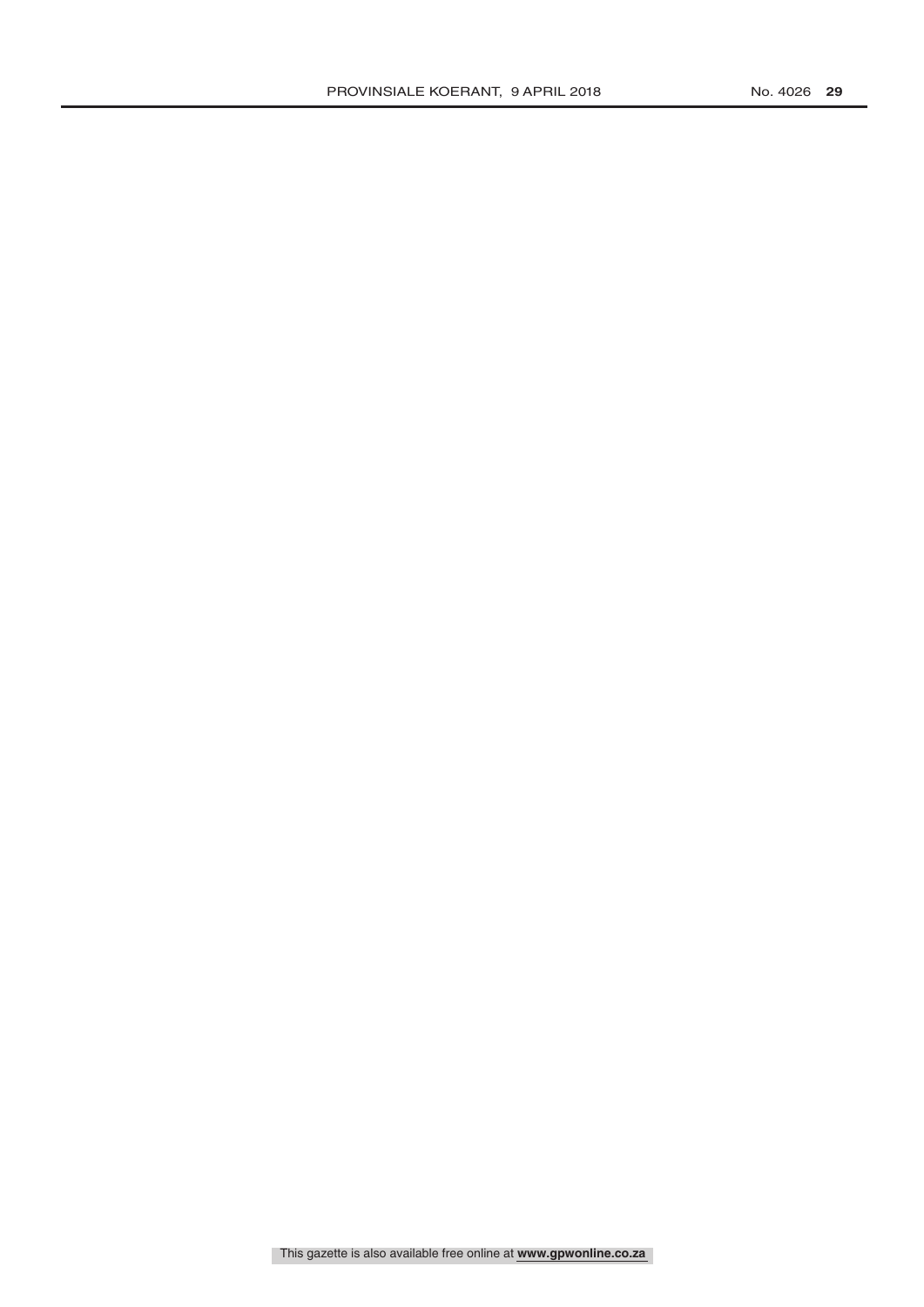This gazette is also available free online at **www.gpwonline.co.za**